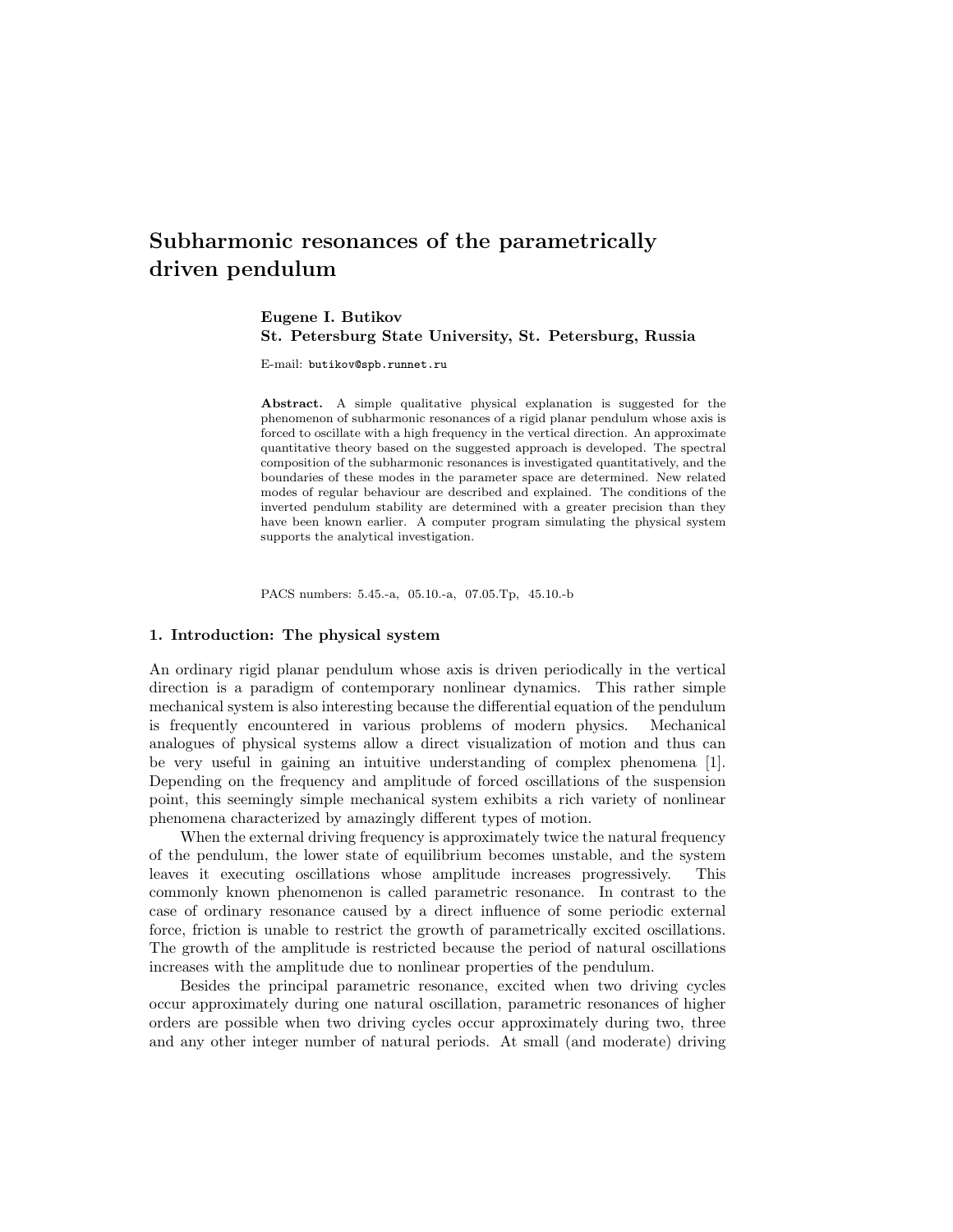amplitudes, parametrically excited oscillations in all these cases are very much like the natural ones – their frequency is close to the natural frequency of the pendulum. The forced oscillation of the pivot at resonant conditions supplies the pendulum with energy needed to compensate for frictional losses, thus preventing these almost natural oscillations from damping. With increasing friction, parametric resonances of higher orders become weaker and disappear.

Another possible kind of regular behaviour of the pendulum is a synchronized non-uniform unidirectional rotation in a full circle with a period that equals either the driving period or an integer multiple of this period. More complicated regular modes of the parametrically forced pendulum are formed by combined rotational and oscillatory motions synchronized (locked in phase) with oscillations of the pivot. Different competing modes can coexist at the same values of the driving amplitude and frequency. Which of these modes is eventually established when the transient is over depends on the starting conditions.

Behaviour of the pendulum whose axis is forced to oscillate with a frequency from certain intervals (and at large enough driving amplitudes) can be irregular, chaotic. Chaotic behaviour of this simple nonlinear system has been a subject of intense interest during recent decades  $[2] - [7]$ . The parametrically forced pendulum can serve as an excellent physical model for studying chaos as well as various complicated modes of regular behaviour.

An interesting feature in the behaviour of a rigid pendulum whose suspension point is forced to vibrate with a high frequency along the vertical line is the dynamic stabilization of its inverted position. When the frequency and amplitude of these vibrations are large enough, the inverted pendulum shows no tendency to turn down. Moreover, at small and moderate deviations from the vertical inverted position the pendulum tends to return to it. Being deviated, it can execute relatively slow oscillations about the vertical line on the background of rapid oscillations of the suspension point. This now well-known curiosity of classical mechanics, probably first pointed out by Stephenson [8] in 1908, has been explained physically and investigated experimentally in detail by Pjotr Kapitza [9] in 1951. Not surprisingly, since then this intriguing system has attracted attention of many researchers, and the theory of the phenomenon may seem to be well elaborated – see, for example, Landau [10]. Nevertheless, more and more new features in the behaviour of this apparently inexhaustible system are reported regularly. Further discoveries concerning general features and details in the behaviour of parametrically excited inverted pendulum have been published over the last decade  $[11] - [18]$ .

Among these recent discoveries, the most important are the destabilization of the (dynamically stabilized) inverted position at large driving amplitudes through excitation of period-2 ("flutter") oscillations (Blackburn, 1992) [11], and the existence of n-periodic "multiple-nodding" regular oscillations (Acheson, 1995) [13]. However, the authors who discovered these interesting modes have not suggested any clear physical explanation to the origin of such "flutter" oscillations, as well as to the "multiple-nodding" oscillations. In this paper we present a quite simple qualitative physical explanation to these phenomena, and indicate the regions in the parameter space where these modes can exist. We show that the period-2 mode (the "flutter" oscillation) is closely (intimately) related to the commonly known parametric instability of the non-inverted pendulum, and that the "multiple-nodding" oscillations (which exist both for the inverted and hanging down pendulums) can be treated as high order subharmonic resonances of the parametrically driven pendulum. We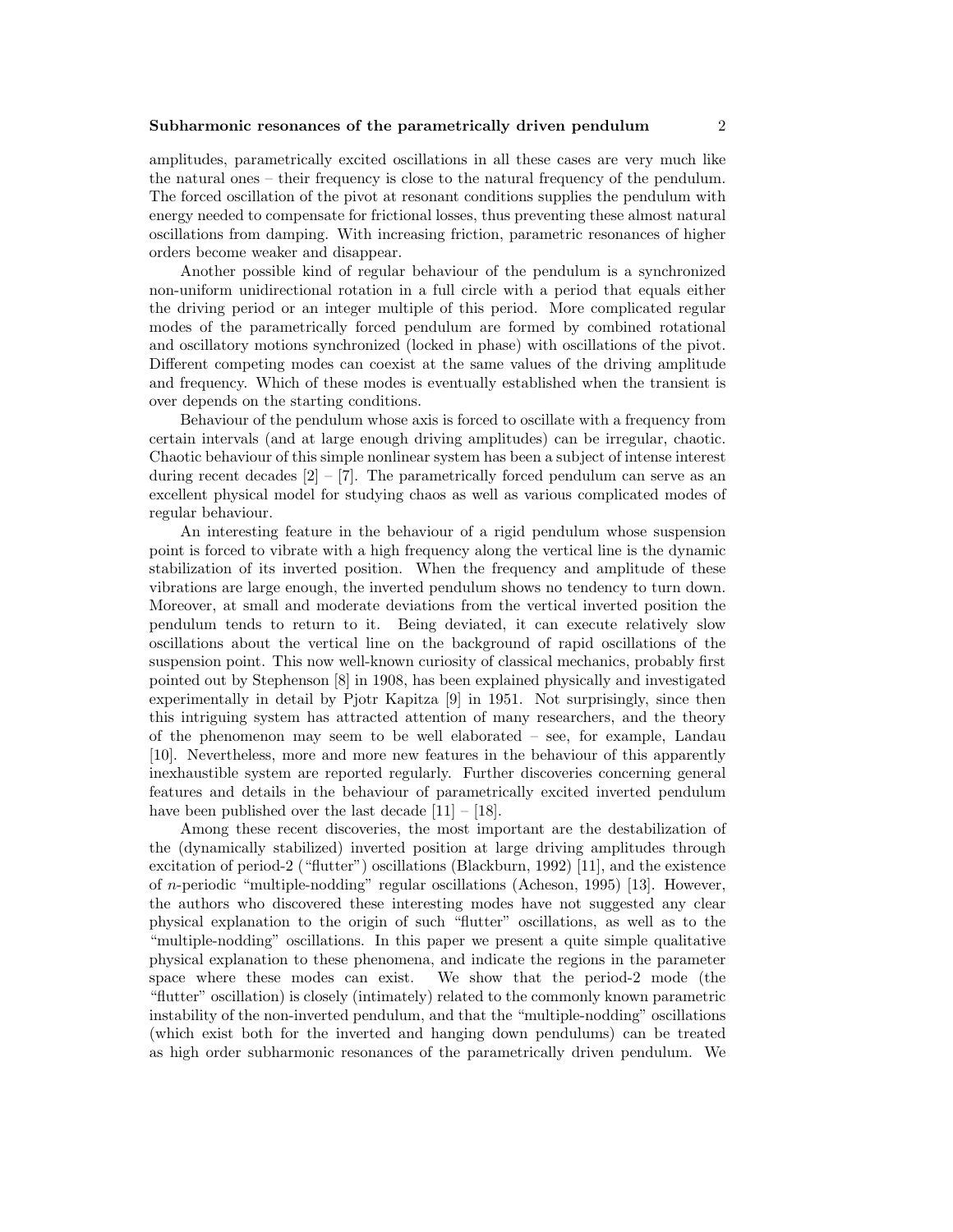focus also on an approximate quantitative theory (leading to the well-known concept of the effective potential for the slow motion of the pendulum) which can be developed on the basis of the suggested approach to the problem. The coexistence of subharmonic resonances of different orders is explained. The spectral composition of these modes is investigated quantitatively. Conditions of the dynamical stability of the inverted pendulum are established with a greater precision than they have been known earlier. A computer program simulating the physical system supports the analytical investigation. The simulation reveals subtle details of the motion and aids the analytical study of the subject in a manner that is mutually reinforcing. The simulation program runs on a PC under MS Windows operating system and is available through the Web [19].

The paper is organized as follows. After introducing the physical system we consider briefly the pendulum's behaviour in the case of rapid oscillations of the pivot including dynamical stabilization of the inverted pendulum, which is important for understanding the origin of subharmonic resonances ("multiple-nodding" oscillations). Then we investigate the spectral composition of subharmonic resonances in the low-amplitude limit and determine the boundaries of the region in the parameter space in which these resonances can exist. Next we consider the destabilization of the dynamically stabilized pendulum (the "flutter" mode) and its relationship with ordinary parametric resonance. Then the influence of friction is taken into account. We report also for the first time about several new types of regular behaviour of the parametrically driven pendulum discovered with the help of computer simulations.

# 2. The physical model

For simplicity we consider a light rigid rod of length l with a heavy small bob of mass m on its end and assume that the rod has zero mass. Let the axis of the pendulum be forced to execute a given harmonic oscillation along the vertical line with a frequency  $\omega$  and an amplitude a, i.e., let the motion of the axis be described by the following equation:

$$
z(t) = a\sin\omega t \quad \text{or} \quad z(t) = a\cos\omega t. \tag{1}
$$

Depending on the problem under consideration, either sine or cosine time dependence may be more convenient for calculations. The force of inertia  $F_{\text{in}}(t)$  $= -m\ddot{z}(t) = m\omega^2 z(t)$  exerted on the bob in the non-inertial frame of reference associated with the pivot also has the same sinusoidal dependence on time. This force is equivalent to a periodic modulation of the force of gravity exerted on the pendulum. If the frequency and/or amplitude of the pivot are large enough (if  $a\omega^2 > g$ ), for some part of the driving period the apparent gravity is even directed upward.

An understanding about pendulum's behaviour in the case of rapid oscillations of its pivot is an important prerequisite for the physical explanation of subharmonic resonances ("multiple-nodding" oscillations). Details of the physical mechanism responsible for the dynamical stabilization of the inverted pendulum can be found in [20]. The principal idea is utterly simple: Although the mean value of the force of inertia  $F_{\text{in}}(t)$ , averaged over the short period of these oscillations, is zero, the averaged over the period value of its *torque* about the axis is not zero. The reason is that both the force  $F_{\text{in}}(t)$  and the *arm* of this force vary with time in the same way synchronously with the axis' vibrations. This non-zero mean torque tends to align the pendulum along the direction of forced oscillations of the axis. For given values of the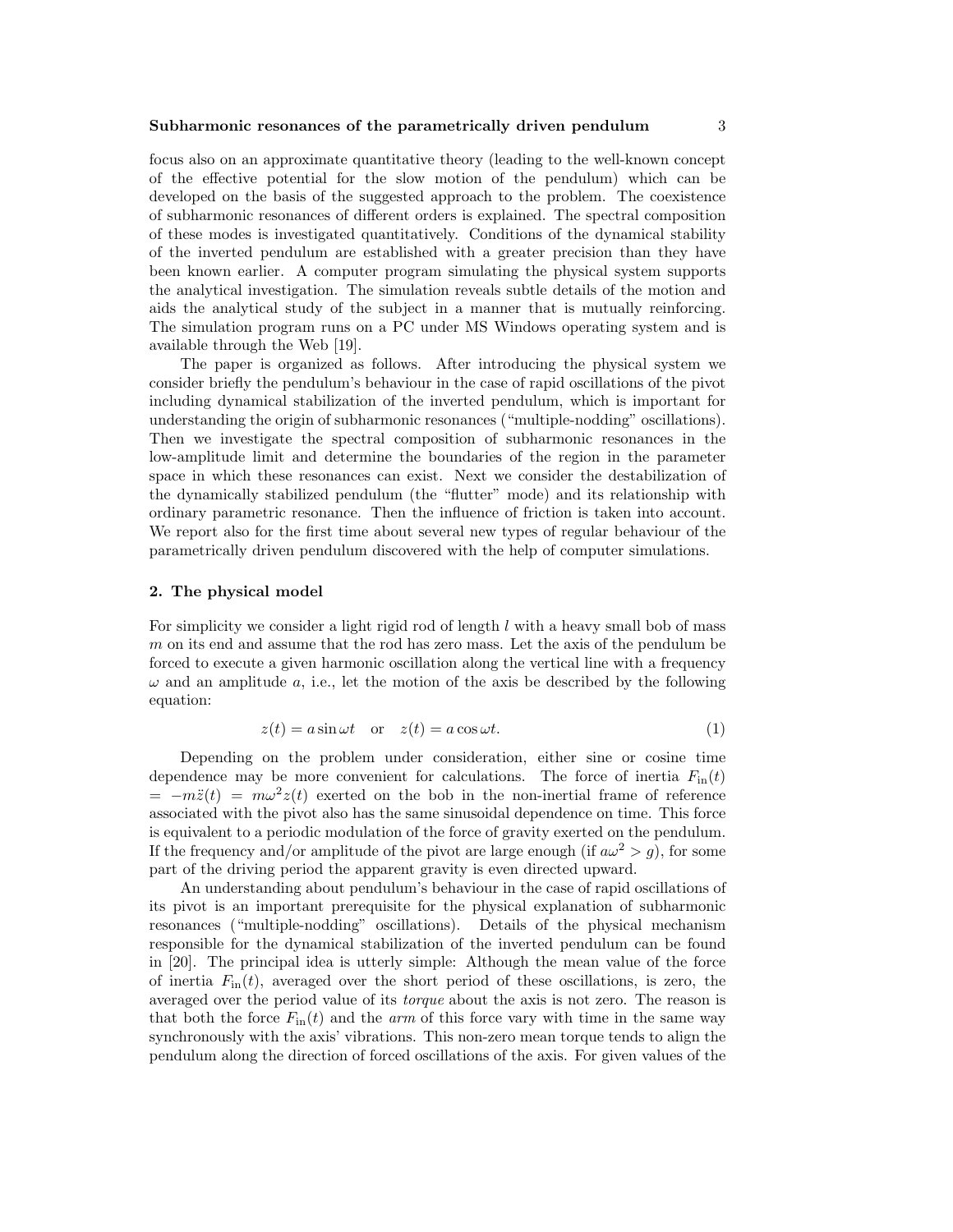driving frequency and amplitude, the mean torque of the force of inertia depends only on the angle of the pendulum's deflection from the direction of the pivot's vibration.

In the absence of gravity the inertial torque gives a clear physical explanation for existence of the two equivalent stable equilibrium positions that correspond to the two preferable orientations of the pendulum's rod along the direction of the pivot's vibration. With gravity, the inverted pendulum is stable with respect to small deviations from this position provided the mean torque of the force of inertia is greater than the torque of the force of gravity that tends to tip the pendulum down. This occurs when the following condition is fulfilled:  $a^2\omega^2 > 2gl$ , or  $(a/l)(\omega/\omega_0) > \sqrt{2}$  (see, e.g., [20]). However, this is only an approximate criterion for dynamic stability of the inverted pendulum, which is valid at small amplitudes of forced vibrations of the pivot  $(a \ll l)$ . Below we establish a more precise criterion [see equation (12)].

To provide the dynamic stabilization of the inverted pendulum within some finite interval of the angles of deflection from the vertical position, the product of the normalized driving amplitude and the normalized driving frequency must be greater normalized driving amplitude and the normalized driving frequency must be greater than  $\sqrt{2}$  by a finite value. We note that the explanation of the physical reason for the dynamic stabilization of the inverted pendulum in [20] is free from the restriction of small angles. In particular, for given values of the driving frequency  $\omega$  and amplitude a, this approach allows us to find the maximal admissible angular deflection from the inverted vertical position  $\theta_{\text{max}}$  below which the pendulum tends to return to this position, even when  $\theta_{\text{max}}$  is almost as large as  $\pi/2$ :  $\cos \theta_{\text{max}} = 2gl/(a^2\omega^2)$ . Being deflected from the vertical position by an angle that does not exceed  $\theta_{\text{max}}$ , the pendulum will execute relatively slow oscillations about this inverted position. This motion is executed both under the mean torque of the force of inertia and the force of gravity, and can be described by a slow-varying function  $\psi(t)$  satisfying the following approximate differential equation (if friction is ignored):

$$
\ddot{\psi} + \omega_0^2 \sin \psi + \frac{1}{2} \frac{a^2}{l^2} \omega^2 \cos \psi \sin \psi = 0.
$$
 (2)

Rapid oscillations caused by forced vibrations of the axis superimpose on this slow motion of the pendulum. With friction, the slow motion gradually damps, and the pendulum wobbles up settling eventually in the inverted position.

Similar behaviour of the pendulum can be observed when it is deflected from the lower vertical position. But in this case the frequency of the smooth slow oscillations is greater than for the inverted pendulum. The frequencies  $\omega_{\text{up}}$  and  $\omega_{\text{down}}$  of small slow oscillations about the inverted position and the lower vertical position are given by the following expressions:

$$
\omega_{\rm up}^2 = \omega^2 (a/l)^2 / 2 - \omega_0^2, \qquad \omega_{\rm down}^2 = \omega^2 (a/l)^2 / 2 + \omega_0^2. \tag{3}
$$

Substituting  $\omega_0 = 0$  into these formulas, we get the expression  $\omega_{slow} = \omega(a/l)/\sqrt{a/l}$ 2 for the frequency of small slow oscillations of the pendulum with vibrating axis in the absence of the gravitational force. These oscillations can occur about any of the two equivalent dynamically stabilized equilibrium positions located opposite one another along the direction of forced vibrations of the axis.

Experimental verification of equations (3) is given by the graphs in Figure 1, obtained in the simulation. In this example the driving frequency  $\omega = 16\omega_0$  and the driving amplitude  $a = 0.153 l$ , so that  $(a^2/2l^2)\omega^2 = 3\omega_0^2$ . Thus equation (3) provides for the frequency of slow oscillations about the downward position the value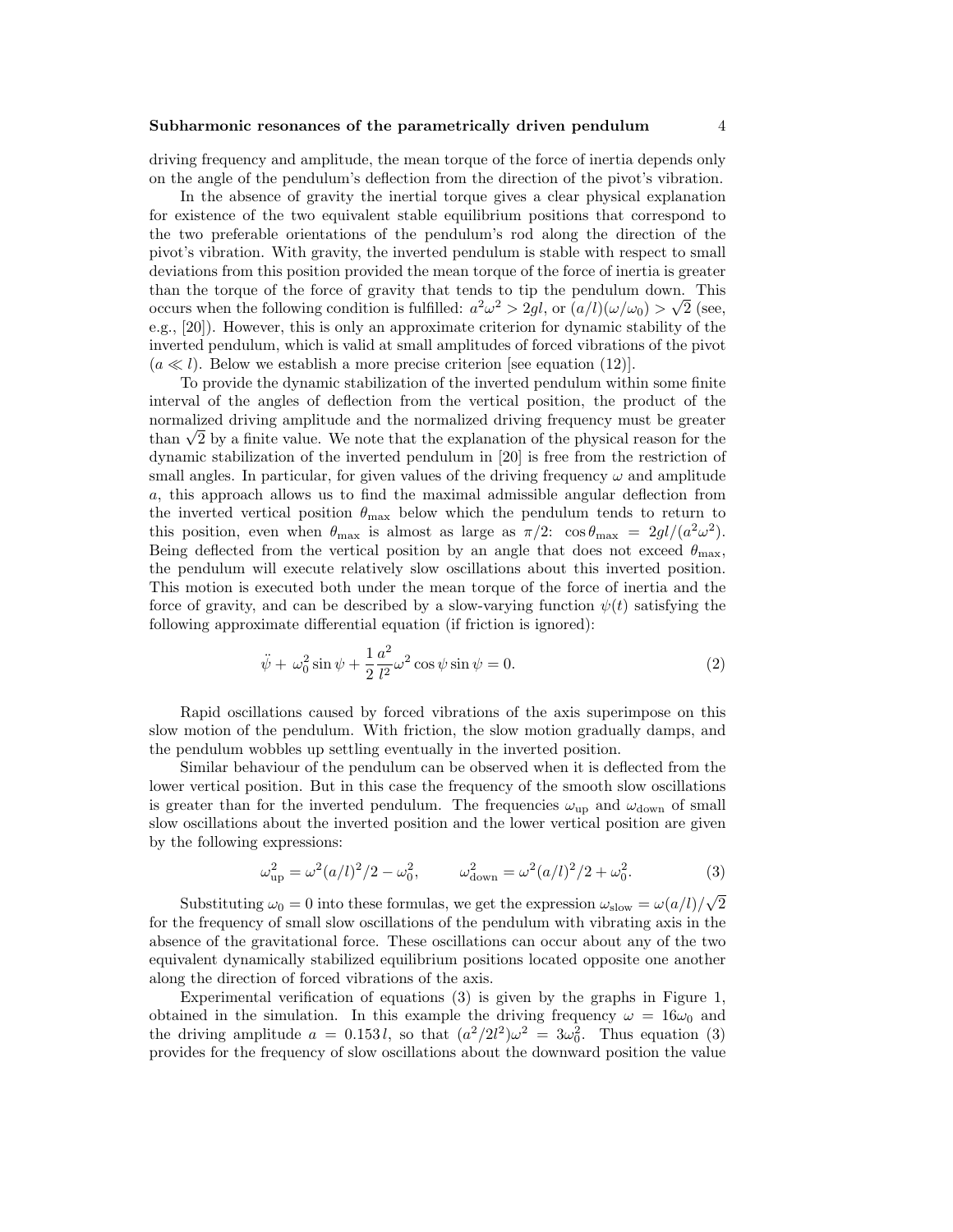

(no friction, axis frequency 16.0, axis ampl. 15.3, initial defl. 180.0 degr., init. ang. velocity 0.3)

Figure 1. The graphs of oscillations of the rigid planar pendulum with vibrating axis about the dynamically stabilized lower and upper equilibrium positions respectively, obtained by a numerical integration of the exact differential equation, equation (5), for the momentary angular deflection  $\varphi(t)$ . The sinusoidal graphs of the axis motion  $z(t) = -a \cos \omega t$  are shown by thin lines.

 $\omega_{\text{down}} = 2\omega_0$  that is exactly twice the natural frequency  $(T_{\text{down}} = T_0/2)$ , while for the frequency of slow oscillations about the upward vertical position  $\omega_{\text{up}} = \sqrt{2\omega_0}$  $(T_{\rm up} = T_0/\sqrt{2})$ . The graphs in Figure 1 agree well with these values (two periods  $T_{\text{down}}$  of slow oscillation about hanging position are completed during exactly one natural period  $T_0$  that equals 16T).

The graphs in Figure 1 also show clearly that the smooth motion is distorted by the high frequency oscillations most of all near the utmost deflections of the pendulum, and these distortions are relatively small while the pendulum crosses the equilibrium position. This implies that the momentary deflection angle  $\varphi(t)$  can be represented approximately as a superposition of the slow varying mean angle  $\psi(t)$  and the high frequency term whose angular amplitude is proportional to sine of  $\psi(t)$ :

$$
\varphi(t) \approx \psi(t) - (z/l)\sin\psi(t) = \psi(t) - (a/l)\sin\psi(t)\sin\omega t.
$$
\n(4)

Indeed, the angular amplitude of the rapid (second) term in equation (4) is the greatest at the extreme deflections of the pendulum, and this amplitude vanishes when the pendulum in its smooth motion crosses each of the vertical positions. An observer that doesn't notice the rapid oscillating motion of the pendulum can consider simply that the system moves in an effective potential field  $U = U(\psi)$ . Such a potential function that governs the smooth motion of the pendulum averaged over the rapid oscillations was first introduced by Landau [10], and derived by several different methods afterwards (see, for example, [14], [15], or [20]). Certainly, some subtle details in the motion of the pendulum revealed by the simulations are lost in the approximate analysis, which refers only to the slow component of the investigated motion. Nevertheless, this analysis allows us to clearly interpret the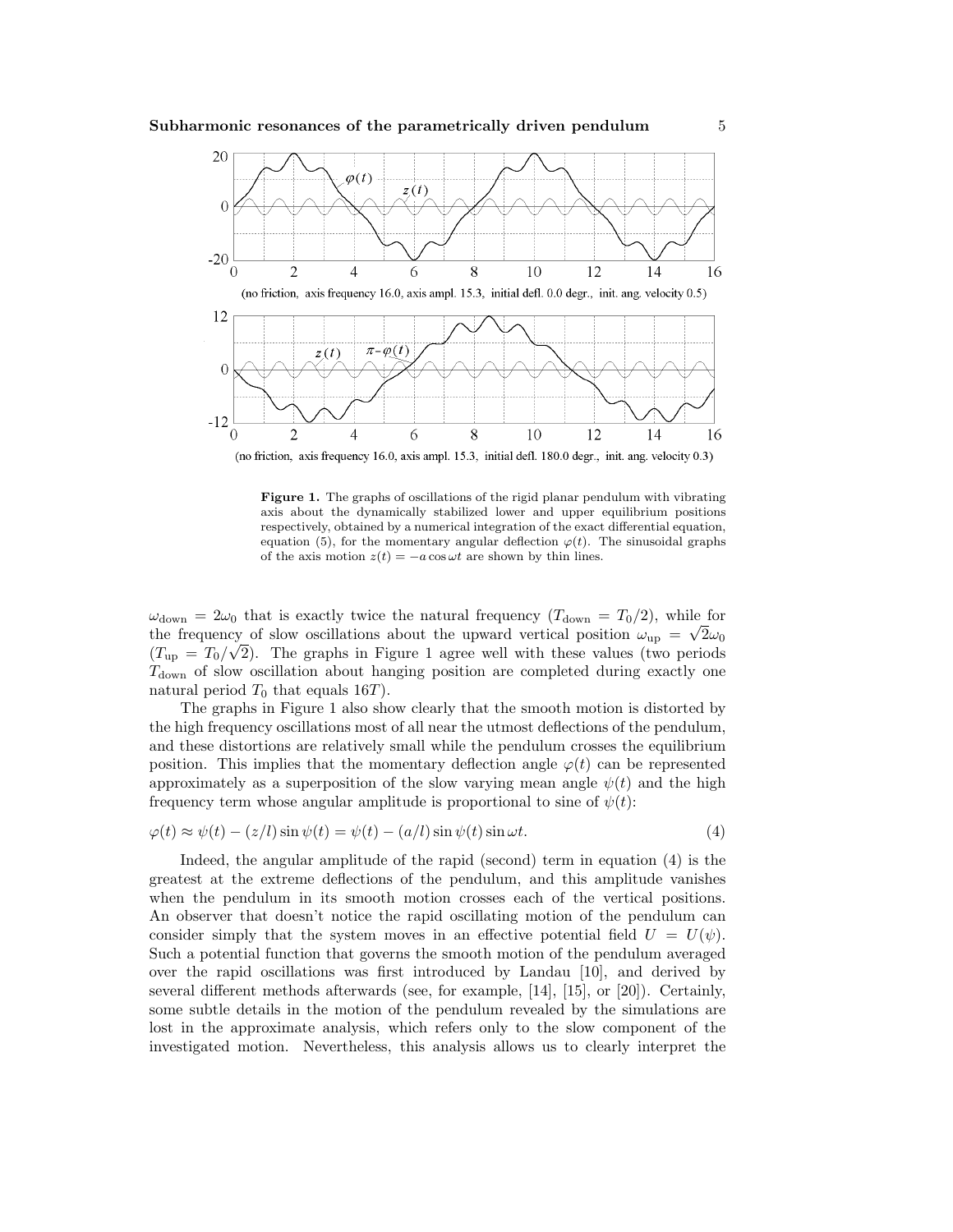principal features of the physical system under consideration, and even to evaluate such typically nonlinear properties as the dependence of the period on the amplitude of slow oscillations.

The simulation is based on a numerical integration of the exact differential equation for the momentary angular deflection  $\varphi(t)$ . This equation includes, beside the torque of the force of gravity, the instantaneous (not averaged over the fast period) value of the torque exerted on the pendulum by the force of inertia that depends explicitly on time  $t$ :

$$
\ddot{\varphi} + 2\gamma \dot{\varphi} + (\omega_0^2 - \frac{a}{l}\omega^2 \sin \omega t) \sin \varphi = 0.
$$
 (5)

The second term of equation (5) takes into account the braking frictional torque, assumed to be proportional to the momentary angular velocity  $\dot{\varphi}$  in the mathematical model of the simulated system. The damping constant  $\gamma$  is inversely proportional to the quality factor Q commonly used to characterize the viscous friction:  $Q = \omega_0/2\gamma$ . In the absence of gravity the parametrically driven pendulum is described by equation (5) with  $\omega_0 = 0$ . Since in this case the notion of natural frequency loses its sense, it is impossible to use the quality factor defined as  $Q = \omega_0/2\gamma$  to characterize friction, but instead we can use another dimensionless quantity  $\omega/2\gamma$ , where  $\omega$  is the driving frequency.

We note that oscillations about the inverted position can be formally described by the same differential equation, equation (5), with negative values of  $\omega_0^2 = g/l$ . In other words, we can consider  $\omega_0^2$  as a control parameter whose variation is physically equivalent to changing the gravitational force exerted on the pendulum. When this control parameter is diminished through zero to negative values, the constant (gravitational) torque in equation (5) first turns to zero and then changes its sign to the opposite. Such a "gravity" tends to bring the pendulum into the inverted position  $\varphi = \pi$ , destabilizing the position  $\varphi = 0$  of the unforced pendulum: The inverted position with  $\omega_0^2 < 0$  in equation (5) is equivalent to the hanging down position with the positive value of  $\omega_0^2$  of the same magnitude.

# 3. Subharmonic resonances of high orders

When the driving amplitude and frequency lie within certain ranges, the pendulum, instead of gradually approaching the equilibrium position (either dynamically stabilized inverted position or ordinary downward position) by the process of damped slow oscillations, can be trapped in a n-periodic limit cycle locked in phase to the rapid forced vibration of the axis. In such oscillations the phase trajectory repeats itself after *n* driving periods T. Since the motion has period  $nT$ , and the frequency of its fundamental harmonic equals  $\omega/n$  (where  $\omega$  is the driving frequency), this phenomenon can be called a subharmonic resonance of  $n$ -th order. For the inverted pendulum with a vibrating pivot, periodic oscillations of this type were first described by Acheson [13], who called them "multiple-nodding" oscillations. An example of such stationary oscillations whose period equals ten periods of the axis is shown in Figure 2.

The left-hand upper part of the figure shows the spatial trajectory of the pendulum's bob at these multiple-nodding oscillations. The left-hand lower part shows the closed looping trajectory in the phase plane  $(\varphi, \dot{\varphi})$ . In the absence of friction the backward motion of the pendulum occurs along the same path, and the phase trajectory has the symmetry of reflection about the axes. Right-hand side of Figure 2,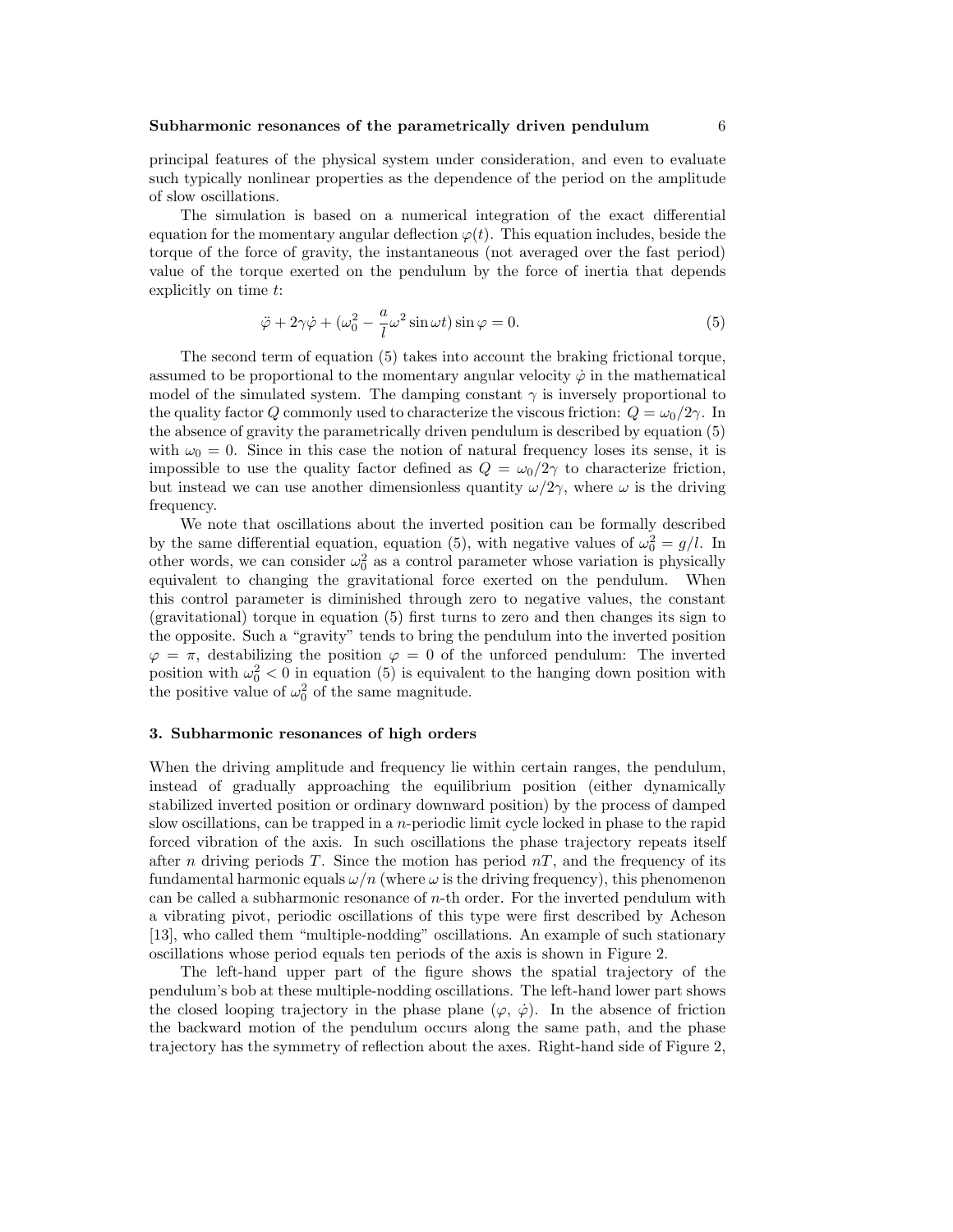

(no friction, no gravity, axis amplitude 0.17, initial defl. 180.0 degr., init. ang. velocity 0.1068)

Figure 2. The spatial path, phase orbit with Poincaré sections, and graphs of stationary period-10 oscillations. The graphs are obtained by a numerical integration of the exact differential equation, equation (5) with  $\omega_0 = 0$  and  $\gamma = 0$ , for the momentary angular deflection  $\varphi(t)$ . Thin lines show separate harmonics. The fundamental harmonic with the frequency  $\omega/10$  dominates in the spectrum. The 9th and 11th harmonics have nearly equal amplitudes. Graphs of the axis motion  $z(t)$  and  $\dot{z}(t)$  are also shown.

alongside the graphs of  $\varphi(t)$  and  $\dot{\varphi}(t)$ , shows also their harmonic components and the graphs of the pivot oscillations. The fundamental harmonic whose period equals ten driving periods dominates in the spectrum. We may treat it as a subharmonic (as an "undertone") of the driving oscillation. This harmonic describes the discussed above smooth component of the compound period-10 oscillation.

Next we show that the approximate approach based on the effective potential for the slow motion provides a simple qualitative physical explanation for such an extraordinary and even counterintuitive at first sight behaviour of the pendulum. Moreover, for subharmonic resonances with  $n \gg 1$  this approach yields rather good quantitative results.

First of all we emphasize that these modes of regular n-periodic oscillations (subharmonic resonances), which have been discovered (see [13]) in investigations of the dynamically stabilized inverted pendulum with a vibrating pivot, are not specific for the inverted pendulum. Similar oscillations can be executed also (at appropriate values of the driving parameters) about the ordinary (downward hanging) equilibrium position. Actually, the origin of subharmonic resonances is independent of gravity, because such synchronized with the pivot "multiple-nodding" oscillations can occur also in the absence of gravity about any of the two equivalent dynamically stabilized equilibrium positions of the pendulum with a vibrating axis. Even the pendulum with the horizontally vibrating pivot can execute similar *n*-periodic oscillations about each of the two lateral equilibrium positions that are displaced downward by the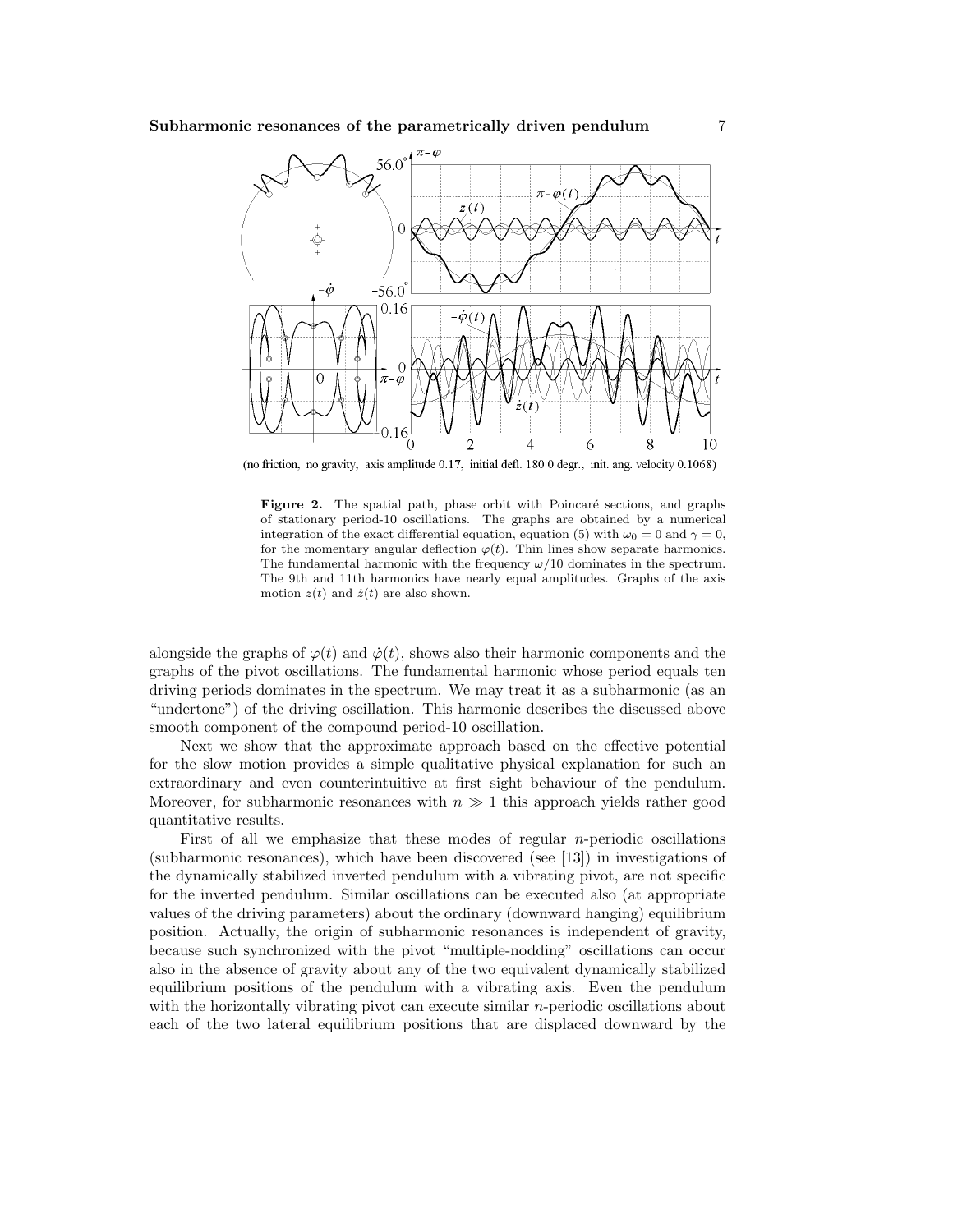gravitational force from the horizontal line of the pivot's oscillations.‡

The natural slow oscillatory motion in the effective potential well is almost periodic (exactly periodic in the absence of friction). A subharmonic resonance of order  $n$  can occur if one cycle of this slow motion covers approximately  $n$  driving periods, that is, when the driving frequency  $\omega$  is close to an integer multiple n of the natural frequency of slow oscillations near either the inverted or the ordinary equilibrium position:  $\omega = n\omega_{\text{up}}$  or  $\omega = n\omega_{\text{down}}$ . In this case the phase locking can occur, in which one cycle of the slow motion is completed *exactly* during  $n$  driving periods. Synchronization of these modes with the oscillations of the pivot creates conditions for systematic supplying the pendulum with the energy needed to compensate for dissipation, and the whole process becomes exactly periodic.

For small amplitudes of the slow oscillations, each of the minima of the effective potential can be approximated by a parabolic well in which the smooth component of motion is almost harmonic. Equating  $\omega_{slow}$  to  $\omega/n$ , we find the threshold (lowamplitude) conditions for the subharmonic resonance of order  $n$ . As an example how the approach based on the effective potential allows us to explain properties of these  $n$ -periodic oscillations and predict conditions at which they can occur, we consider first the simplest case of the pendulum in the absence of gravity, or, which is essentially the same, the limiting case of very high driving frequencies  $\omega \gg \omega_0$  ( $\omega/\omega_0 \to \infty$ ). In this limit both equilibrium positions (ordinary and inverted) are equivalent, and the normalized driving amplitude  $m = a/l$  is the only parameter to be predicted as a required condition of the subharmonic resonance of order  $n$  (of synchronized with the pivot *n*-periodic oscillations of the pendulum). According to equation  $(3)$ , at the pivot *n*-periodic oscillations of the pendulum). According to equation (3), at  $\omega_0 = 0$  the frequency of slow oscillations is given by  $\omega_{\text{slow}}/\omega = m/\sqrt{2}$ , whence for the subharmonic resonance of order n, at which the period of the slow motion equals n subharmonic resonance of order *n*, at which the period of the slow motion equals *n* periods of the axis,  $m_{\text{min}} = \sqrt{2}/(\omega/\omega_{\text{slow}}) = \sqrt{2}/n$ . For the subharmonic resonance of 10th order  $(n = 10)$  shown in Figure 2 we find  $m_{\text{min}} = \sqrt{2}/10 = 0.141$ . This value is rather close to the predictions of a more precise theory of the boundaries for these modes based on the linearized differential equation of the system (see equation (13) below), which gives for such period-10 small oscillations in the absence of gravity the below), which gives for such period-10 small oscillations in the absence of gravity the normalized driving amplitude  $m_{\text{min}} = 99/(50\sqrt{202}) = 0.139$ . The latter value agrees perfectly well with the simulation experiment in conditions of small amplitudes.

In the presence of gravity, assuming  $\omega_{\text{down, up}} = \omega/n$  (*n* driving cycles during one cycle of the slow oscillation), we find for the minimal normalized driving amplitudes (for the boundaries of the subharmonic resonances) the values

$$
m_{\min} = \sqrt{2(1/n^2 \mp k)},\tag{6}
$$

where  $k = (\omega_0/\omega)^2$ . As we already indicated above, negative values of the parameter k (negative  $\omega_0^2$  values) can be treated as referring to the inverted pendulum. Then the boundaries of subharmonic resonances can be expressed both for the hanging down and inverted pendulum by the same formula:  $m_{\text{min}} = \sqrt{2(1/n^2 - k)}$ . The limit of this expression at  $n \to \infty$  gives the mentioned earlier approximate condition of stability of the inverted pendulum:  $m_{\min} = \sqrt{-2k}$  (where  $k < 0$ ).

Being based on a decomposition of motion on slow oscillations and rapid vibrations with the driving frequency, equation (6) is approximate and valid if the

<sup>‡</sup> At horizontal forcing of the pivot the hanging down vertical equilibrium position destabilizes and two symmetric lateral dynamically stabilized equilibrium positions appear if the driving amplitude and frequency satisfy the same condition that corresponds to the dynamic stabilization of the inverted pendulum at vertical forcing.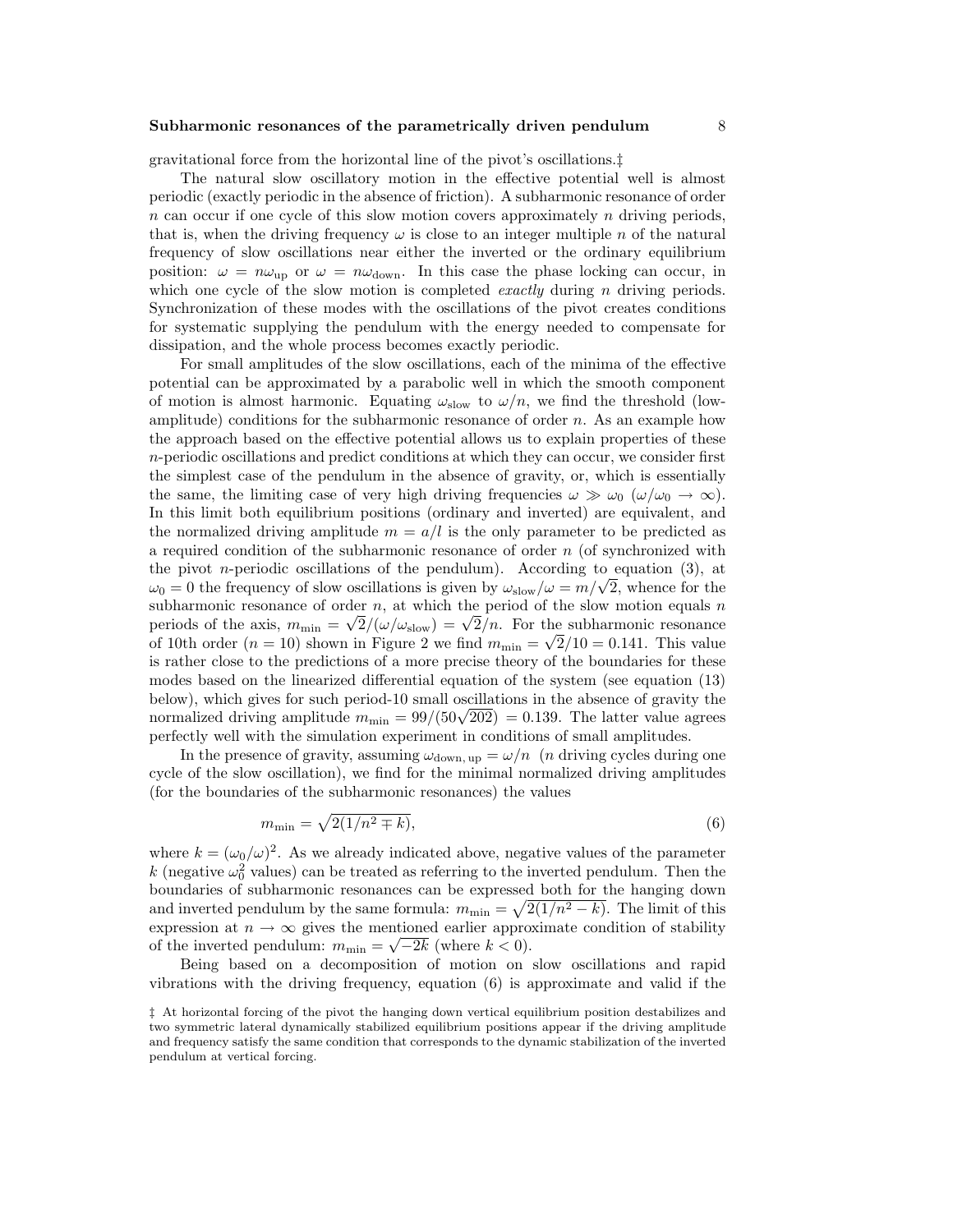amplitude of constrained vibration of the axis is small compared to the pendulum's length  $(a \ll l)$ . Moreover, in the presence of gravity the driving frequency must be much greater than the frequency of small natural oscillations of the pendulum  $(\omega \gg \omega_0)$ . These restrictions mean that we should not expect from the discussed here approach to give an exhaustive description of the parametrically driven pendulum in all cases.

In particular, within certain ranges of the system parameters (in the intervals of parametric instability) the lower position of the pendulum becomes unstable, as we already mentioned earlier. However, parametric resonance, as well as the modes of chaotic behaviour, occur at such driving frequencies (for the principal parametric resonance  $\omega \approx 2\omega_0$ ) that do not satisfy the conditions of applicability of the approach used above. Next we show how to get instead of equation (6) the exact condition for the boundaries of the subharmonic resonances.

The spectrum of stationary n-period oscillations consists primarily of the fundamental harmonic  $A \sin(\omega t/n)$  with the frequency  $\omega/n$ , and two high harmonics of the orders  $n-1$  and  $n+1$ . Indeed, according to equation (4) with  $\sin \psi \approx \psi$ , in this approximation

$$
\varphi(t) = \psi(t) - m \sin \psi \cos \omega t \approx \psi(t) - m\psi \cos \omega t =
$$
  
=  $A \sin(\omega t/n) - mA \sin(\omega t/n) \cos \omega t =$   
=  $A \sin(\omega t/n) - (mA/2) \sin[(n-1)\omega t/n] + (mA/2) \sin[(n+1)\omega t/n].$  (7)

This spectral composition is clearly seen from the plots in Figure 2. While the pendulum crosses the equilibrium position, both high harmonics add in the opposite phases and thus almost don't distort the smooth motion (described by the principal harmonic). Near the utmost deflections the phases of high harmonics coincide, and thus here their sum causes the most serious distortions of the smooth motion.

According to equation (7), both high harmonics have equal amplitudes  $(m/2)A$ . However, we see from the plots in Fig. 2 that these amplitudes are slightly different. Therefore we can try to improve the approximate solution for  $\varphi(t)$ , equation (7), as well as the theoretical values for the lower boundaries of subharmonic resonances, equation (6), by assuming for the possible solution a similar spectrum but with unequal amplitudes,  $A_{n-1}$  and  $A_{n+1}$ , of the two high harmonics (for  $n > 2$ , the case of  $n = 2$ ) will be considered separately):

$$
\varphi(t) = A_1 \sin(\omega t/n) + A_{n-1} \sin[(n-1)\omega t/n] + A_{n+1} \sin[(n+1)\omega t/n]. \tag{8}
$$

Since oscillations at the boundaries have infinitely small amplitudes, we can use instead of equation (5) the following linearized (Mathieu) equation:

$$
\ddot{\varphi} + 2\gamma \dot{\varphi} + (\omega_0^2 - m\omega^2 \sin \omega t)\varphi = 0.
$$
\n(9)

Substituting  $\varphi(t)$ , equation (8), into this equation (with  $\gamma = 0$ ) and expanding the products of trigonometric functions, we obtain a system of approximate equations for the coefficients  $A_1$ ,  $A_{n-1}$  and  $A_{n+1}$ :

$$
2(kn2 - 1)A1 + mn2An-1 - mn2An+1 = 0,mn2A1 + 2[n2(k - 1) + 2n - 1]An-1 = 0,-mn2A1 + 2[n2(k - 1) - 2n - 1]An+1 = 0.
$$
 (10)

The homogeneous system has a nontrivial solution if its determinant equals zero. This condition yields an equation for the corresponding critical (minimal) driving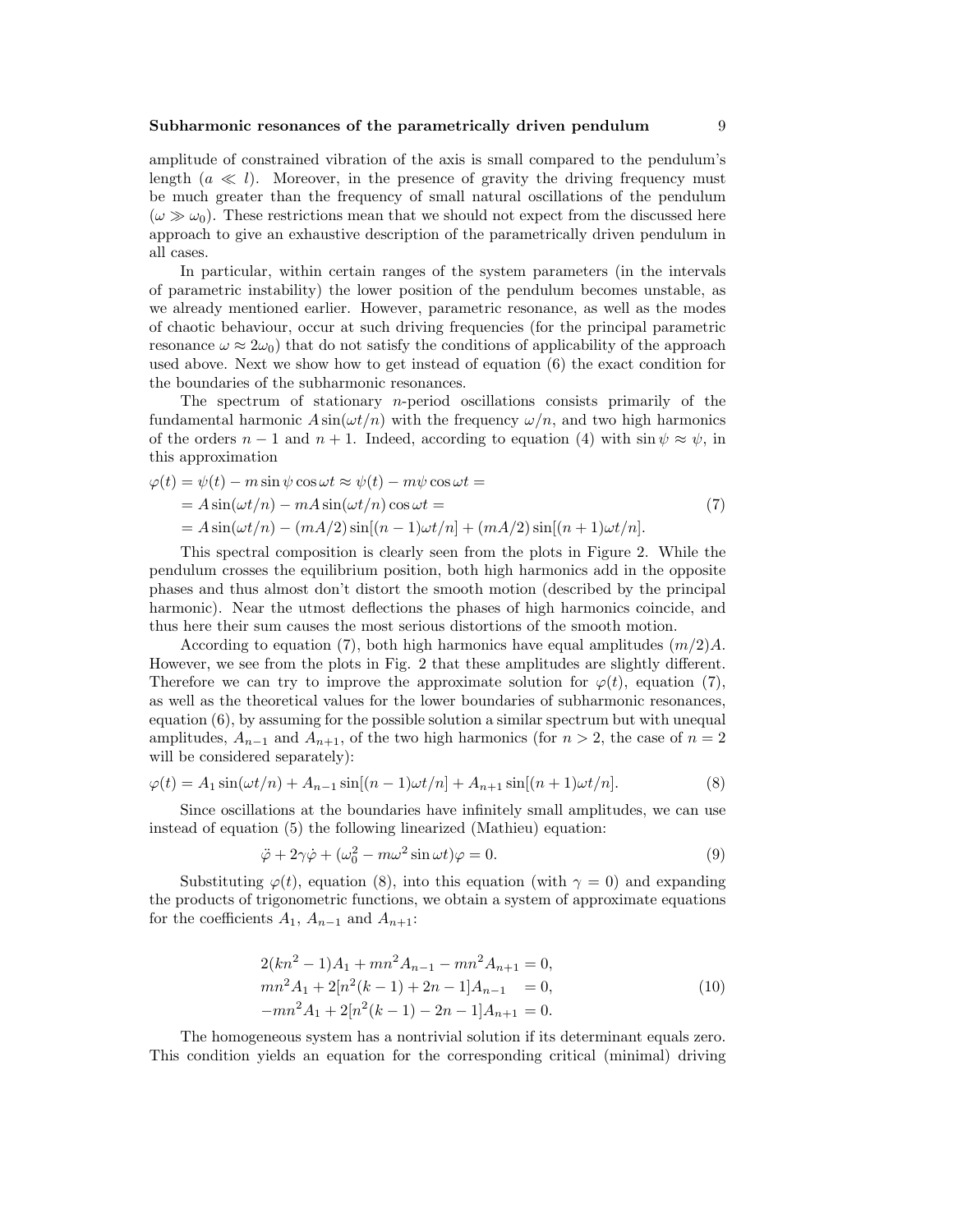amplitude  $m_{\text{min}}$  at which n-period mode  $\varphi(t)$ , equation (8), can exist. Solving the equation, we find:

$$
m_{\min}^2 = \frac{2}{n^4} \frac{[n^6k(k-1)^2 - n^4(3k^2+1) + n^2(3k+2) - 1]}{[n^2(1-k) + 1]}.
$$
 (11)

Then, for this critical driving amplitude  $m_{\text{min}}$ , the fractional amplitudes  $A_{n-1}/A_1$ and  $A_{n+1}/A_1$  of high harmonics for a given order n can be easily found as the solutions to the homogeneous system of equations, equations (10).

The limit of  $m_{\text{min}}$ , equation (11), at  $n \to \infty$  gives an improved formula for the lower boundary of the dynamic stabilization of the inverted pendulum instead of the √ commonly known (and mentioned above) approximate criterion  $m_{\text{min}} = \sqrt{-2k}$ :

$$
m_{\min} = \sqrt{-2k(1-k)} \qquad (k < 0). \tag{12}
$$



**Figure 3.** The normalized driving amplitude  $m = a/l$  versus  $k = (\omega_0/\omega)^2$ (inverse normalized driving frequency squared) at the boundaries of the dynamic stabilization of the inverted pendulum (the left curve marked as  $n \to \infty$ ), and at subharmonic resonances of several orders  $n$  (see text for detail).

The minimal amplitude  $m_{\text{min}}$  that provides the dynamic stabilization is shown as a function of  $k = (\omega_0/\omega)^2$  (inverse normalized driving frequency squared) by the left curve  $(n \to \infty)$  in Figure 3. The other curves to the right from this boundary show the dependence on  $k$  of minimal driving amplitudes for which the subharmonic resonances of several orders can exist (the first curve for  $n = 6$  and the others for n values diminishing down to  $n = 2$  from left to right). At positive values of k these curves correspond to the subharmonic resonances of the hanging down parametrically excited pendulum. Subharmonic oscillations of a given order  $n$  (for  $n > 2$ ) are possible to the left of  $k = 1/n^2$ , that is, for the driving frequency  $\omega > n\omega_0$ . The curves in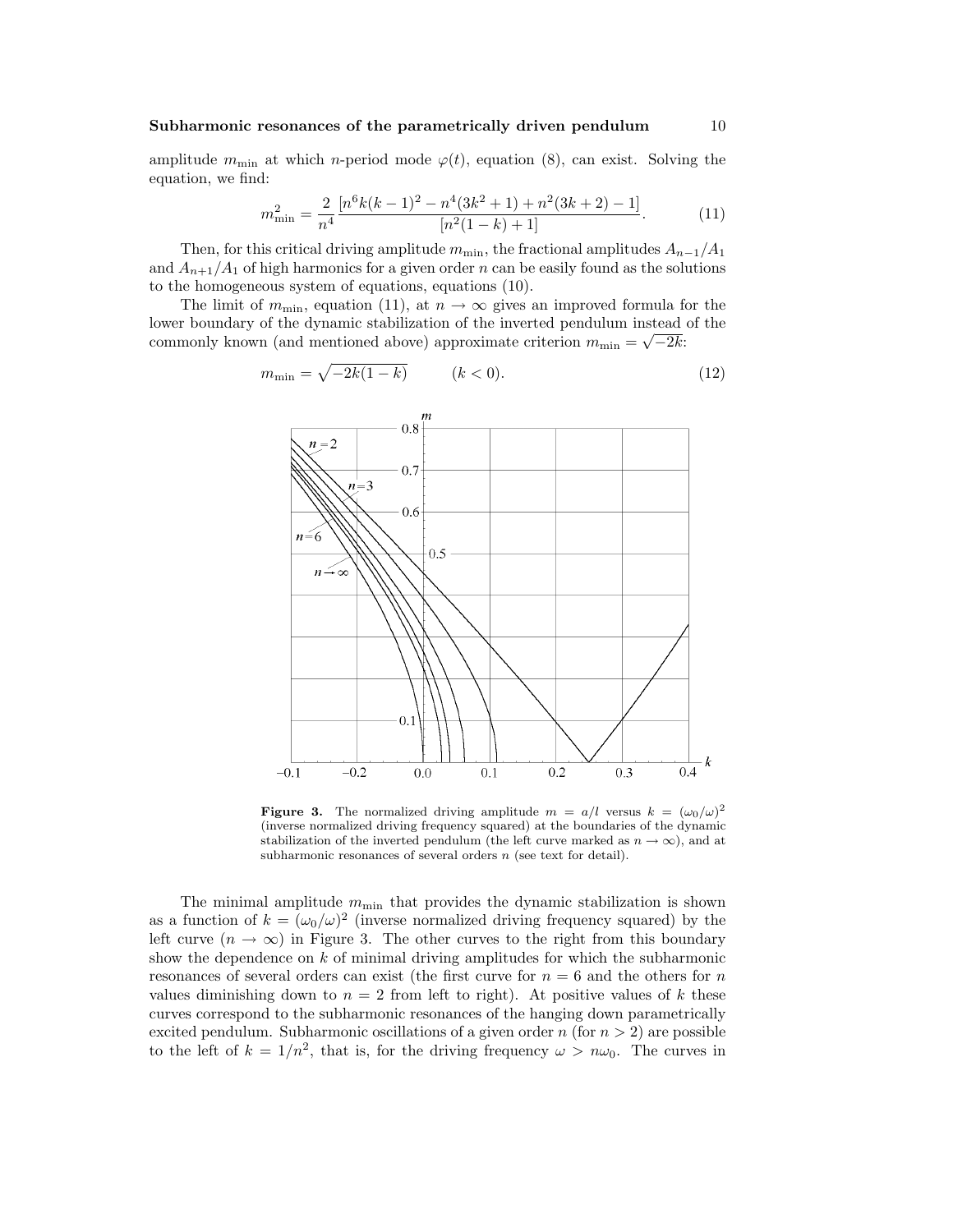Figure 3 show that as the driving frequency  $\omega$  is increased beyond the value  $n\omega_0$ (i.e., as k is decreased from the critical value  $1/n^2$  toward zero), the threshold driving amplitude (over which  $n$ -order subharmonic oscillations are possible) rapidly increases. The limit of very high driving frequency ( $\omega/\omega_0 \to \infty$ ), in which the gravitational force is insignificant compared with the force of inertia (or, which is essentially the same, the limit of zero gravity  $\omega_0/\omega \to 0$ , corresponds to  $k = 0$ , that is, to the points of intersection of the curves in Figure 3 with the m-axis. The continuations of these curves further to negative  $k$  values describe the transition through zero gravity to the "gravity" directed upward, which is equivalent to the case of an inverted pendulum in ordinary (directed downward) gravitational field. Therefore these curves at negative k values give the threshold driving amplitudes for subharmonic resonances of the inverted pendulum.§

A complete investigation of the parametrically excited pendulum is complicated by the extensive set of parameters that characterize the system  $(\omega_0, \omega, a, \gamma)$ . A considerable simplification is achieved by eliminating one the parameters, namely, the natural frequency  $\omega_0 = \sqrt{g/l}$ , when we turn to studying the pendulum in the absence of gravity. This simplified model is also useful for qualitative understanding of the pendulum's behaviour in the presence of gravity in cases of high driving frequency and/or large driving amplitude, when the gravitational force plays the role of a small addition to the force of inertia. Many of the mentioned above complicated counterintuitive modes are not related to the force of gravity, and can be studied in their purest form when they are observed in the simple device with the oscillating pivot in the absence of gravity, which is described by equation (5) with  $\omega_0 = 0$ .

The points of intersection of the curves in Figure 3 with the  $m$ -axis, corresponding to the threshold conditions at zero gravity  $(k = 0)$ , give, according to equation (11), the following values of the normalized driving amplitudes:

$$
m_{\min} = \frac{\sqrt{2}(n^2 - 1)}{n^2\sqrt{n^2 + 1}}.\tag{13}
$$

The fractional amplitudes  $A_{n-1}/A_1$  and  $A_{n+1}/A_1$  of the most important high harmonics of  $\varphi(t)$  [expressed approximately by equation (8)] for the case of zero gravity  $(k = 0)$  are given by the following formulas:

$$
\frac{A_{n-1}}{A_1} = \frac{n+1}{\sqrt{2}\sqrt{n^2+1}(n-1)}, \quad \frac{A_{n+1}}{A_1} = \frac{n-1}{\sqrt{2}\sqrt{n^2+1}(n+1)}.\tag{14}
$$

These theoretical values for the boundaries  $m_{\text{min}}$  and amplitudes of high harmonics  $A_{n-1}/A_1$  and  $A_{n+1}/A_1$  for resonances of different orders n agree well with the simulation experiments. Over the boundaries additional components appear in the spectrum of resonant oscillations (see below). Figures  $4-5$  show the graphs of subharmonic oscillations for  $n = 8$  and  $n = 6$ ; Figures  $8 - 10$  show the graphs for  $n =$ 5, 4, and 3, obtained in the simulations.

For subharmonic resonances of high orders  $(n \gg 1)$ , equation (13) in the case of zero gravity yields the approximate value  $m_{\text{min}} \approx \sqrt{2/n}$  obtained earlier with the help of the simple approach which treats the condition of n-order subharmonic resonance as the coincidence of n driving periods with one period of the slow motion of the pendulum near the bottom of the effective potential well. The fractional

<sup>§</sup> Actually the curves in Figure 3 are plotted not according to equation (11), but rather with the help of a somewhat more comlicated formula (not cited in this paper), which is obtained by holding one more high order harmonic component in the trial function  $\varphi(t)$ .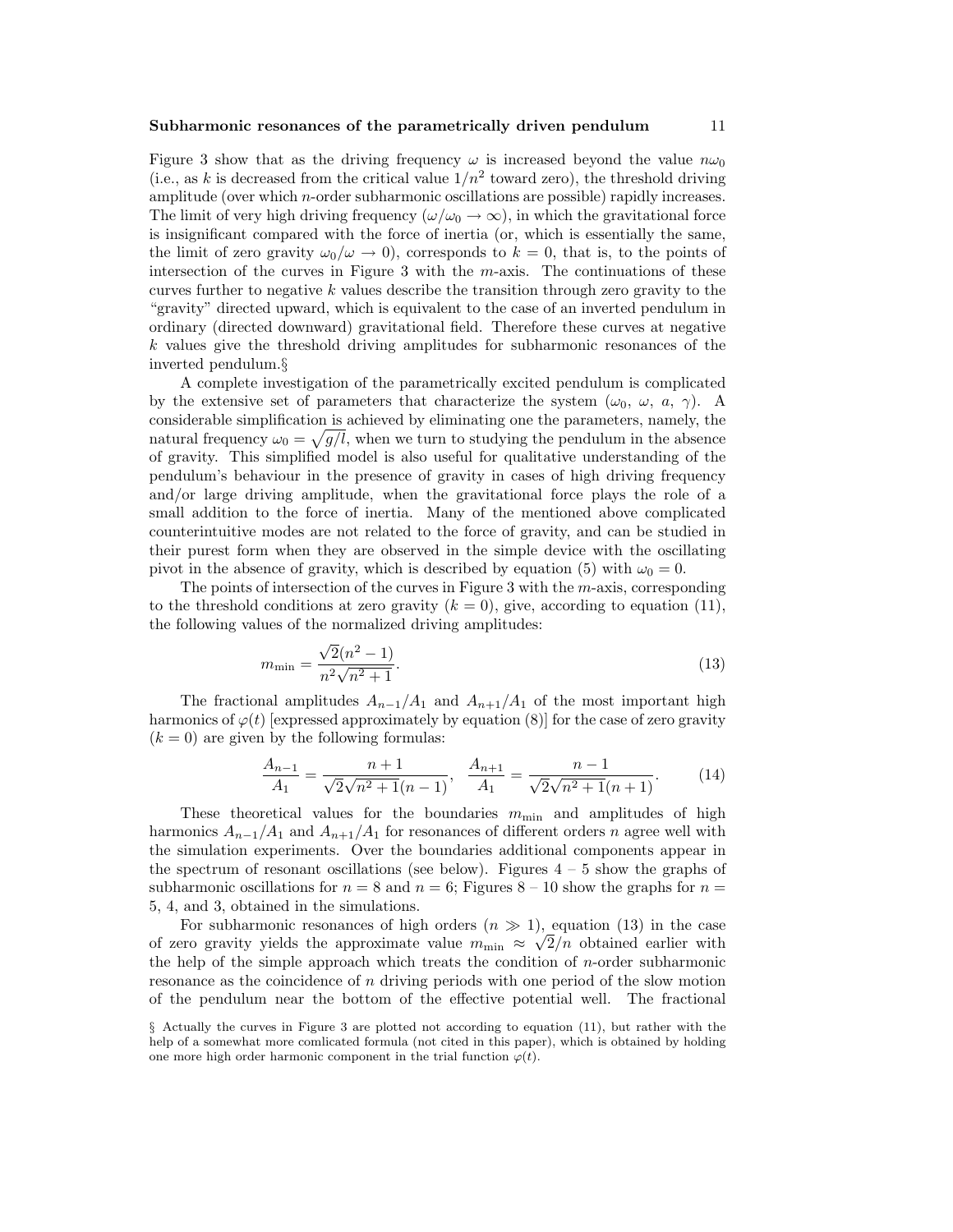

(quality 400.0, no gravity, axis amplitude 0.265, initial defl. 175.51 degr., init. ang. velocity -0.2284)

Figure 4. The spatial path, phase orbit with Poincaré sections, and graphs of large-amplitude stationary period-8 oscillations. The fundamental harmonic with the frequency  $\omega/8$  dominates in the spectrum. This harmonic describes the smooth (slow) motion of the pendulum. The most important high harmonics have frequencies  $7\omega/8$  and  $9\omega/8$ . At large swing the third harmonic (frequency  $3\omega/8$ ) is noticeable. This spectral component reflects the non-harmonic character of slow oscillations in the non-parabolic effective potential well.

amplitudes of both high harmonics  $A_{n-1}/A_1$  and  $A_{n+1}/A_1$ , given by equation (14), at  $n \gg 1$  are almost equal and approach to the common value  $1/(\sqrt{2}n) = m_{\text{min}}/2$ , in accordance with equation  $(7)$  that describes the *n*-period subharmonic oscillations as a superposition of the slow and rapid motions.

With gravity, these complex *n*-periodic "multiple-nodding" modes exist both for the inverted and non-inverted pendulum.

# 4. Coexistence of subharmonic resonances with different  $n$

Estimating conditions for *n*-periodic oscillations with the help of equation (3), we assume the slow motion of the pendulum in the effective potential well to be simple harmonic, which is true only if this motion is limited to a small vicinity of the bottom of this well. Therefore we get the lower limit for the driving amplitude at which n-periodic oscillations of only infinitely small amplitude can occur. Smooth nonharmonic oscillations of a finite angular excursion that extends over the slanting slopes of the non-parabolic effective potential well are characterized by a greater period than the small-amplitude harmonic oscillations executed just over the parabolic bottom of this well. Therefore large-amplitude period-8 oscillations shown in Figure 4 (their swing equals 80<sup>°</sup>) occur at a considerably greater value of the driving amplitude  $(a = 0.265 l)$  than the critical (threshold) value  $a_{\text{min}} = 0.173 l$ .

For the oscillations of a large swing shown in Figure 4, the contribution of the 3rd harmonic to the spectrum is also noticeable. In our approximate approach, the appearance of this spectral component is explained by deviations in the shape of the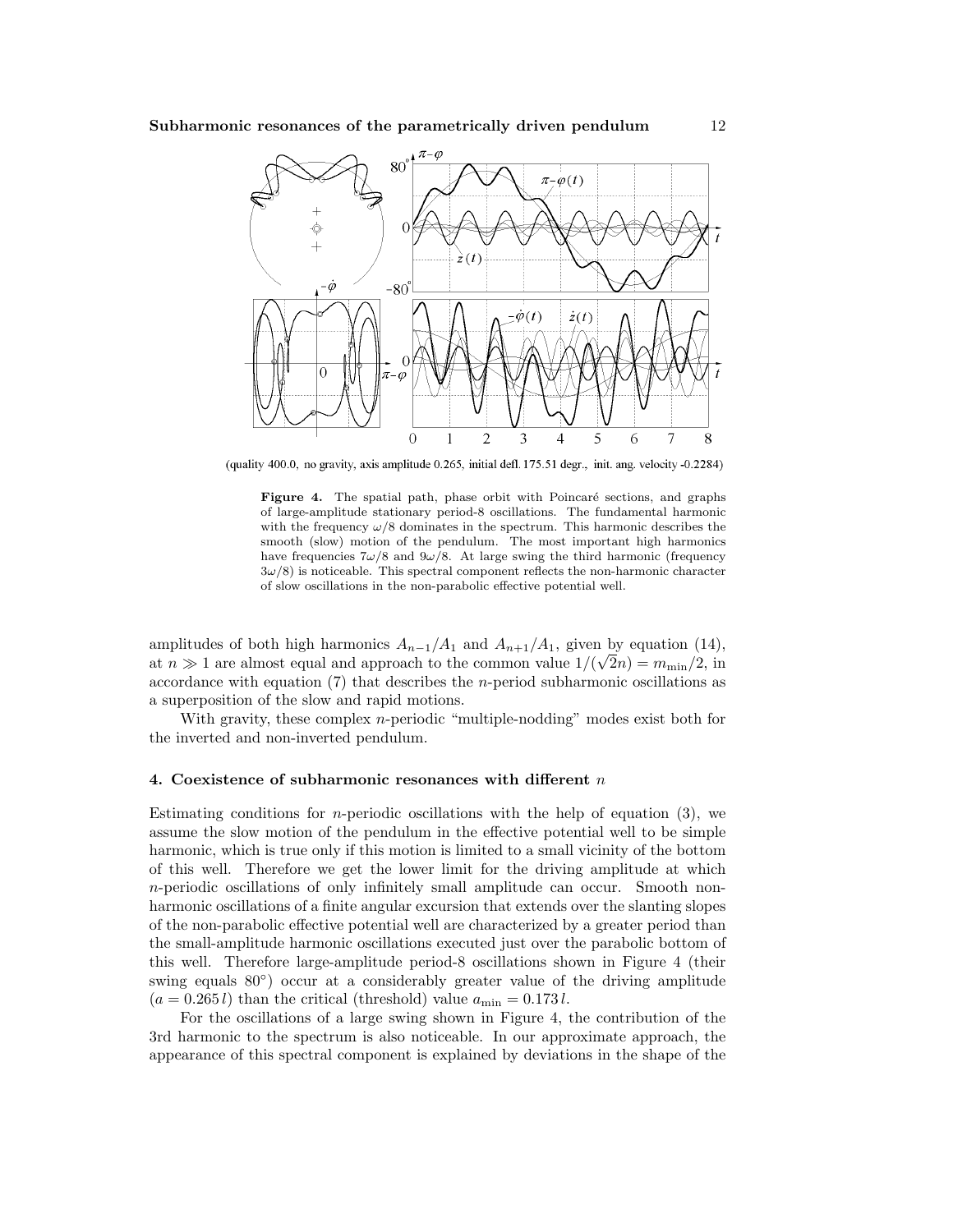

(quality 400.0, no gravity, axis amplitude 0.265, initial defl. 175.77 degr., init. ang. velocity -0.1708)

Figure 5. The spatial path, phase orbit, and graphs of period-6 stationary oscillations coexisting with period-8 oscillations (occurring at the same values of the pendulum and drive parameters as in figure 4).

effective potential well (in which the slow oscillation is executed) from a parabolic well, that is, by non-harmonic character of the slow oscillation with a large angular excursion. Moreover, because the smooth motion is executed in a non-parabolic effective potential well with a "soft" restoring force, the period becomes longer as the amplitude is increased. By virtue of this dependence of the period of non-harmonic smooth motion on the swing, several modes of subharmonic resonance with different values of n can coexist at the same amplitude and frequency of the pivot. Indeed, the period of a slow non-harmonic oscillation with some finite amplitude can be equal to, say, six driving periods, while the period of a slow oscillation with a somewhat greater amplitude in the same non-parabolic potential well can be equal to eight driving periods. Figures 4 and 5 show the simulations of such coexisting period-8 and period-6 modes respectively, obtained at identical parameters of the system. That is, both smooth motions occur in the same effective potential well. In which of these competing modes is the pendulum eventually trapped in a certain simulation, depends on the starting conditions. The set of initial conditions that leads, after an interval in which transients decay, to a given dynamic equilibrium (to the same steady-state periodic motion, or attractor) in the limit of large time, constitutes the basin of attraction of this attractor. The coexisting periodic motions in Figures 4 and 5 represent competing attractors and are characterized by different domains of attraction.

As noted earlier, in the case of period-8 oscillations of a small swing the approach based on the effective potential predicts (in the absence of gravity) for the driving based on the effective potential predicts (in the absence of gravity) for the driving amplitude  $m = a/l$  a value of  $\sqrt{2}/8 = 0.177$  which is rather close to the exact lowamplitude theoretical limit  $(a/l = 0.173)$ . To obtain the slow oscillations of a smaller period (say, of six driving periods), we should increase the driving amplitude. Indeed, if  $\omega_{\text{slow}} = \omega/6$ , equation (3) yields a greater value  $a/l = \sqrt{2/6} = 0.236$ . However,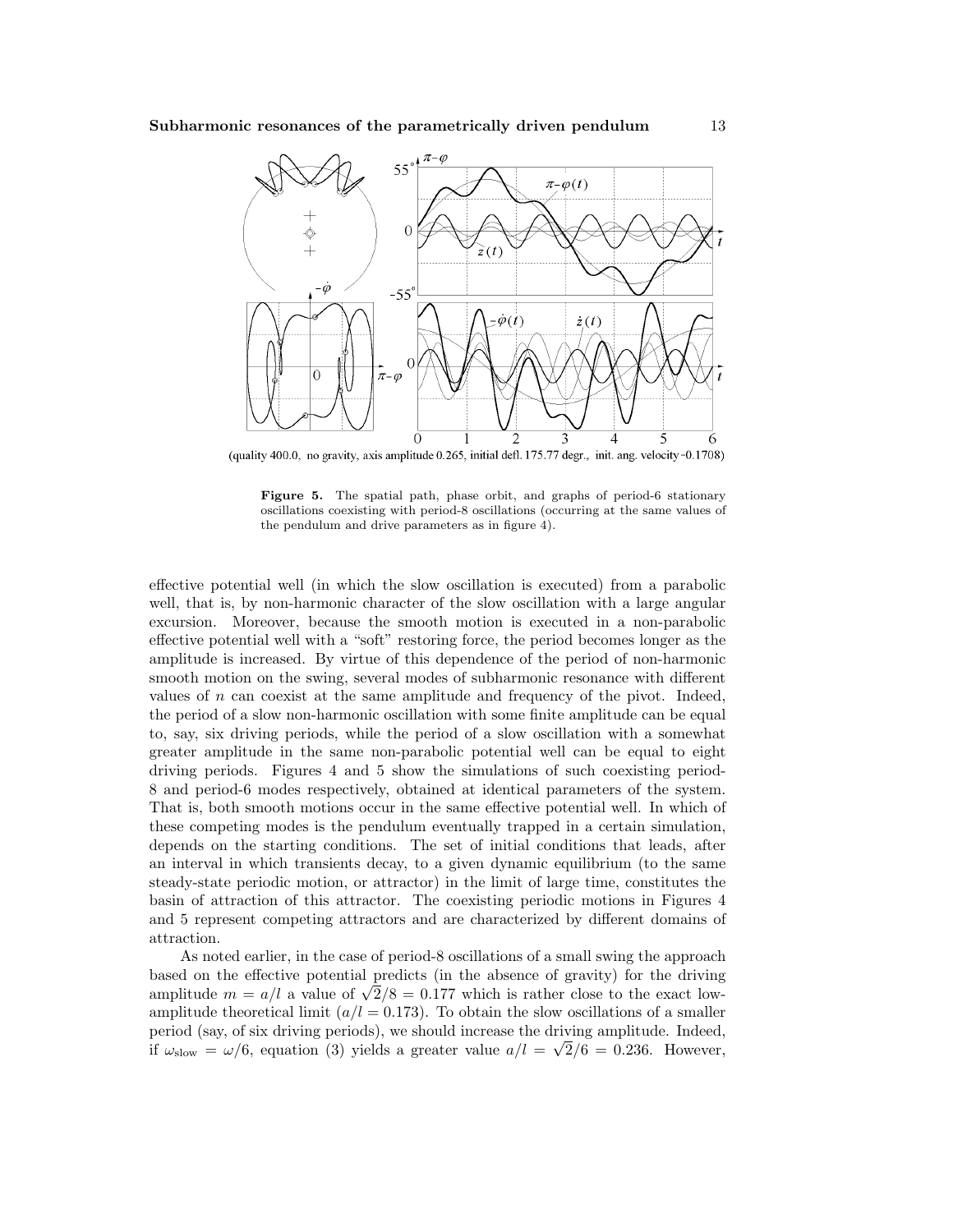for such period-6 oscillations this predicted threshold value agrees somewhat worse with the calculation based on the linearized equation of the system. According to equation (13), the minimal driving amplitude for period-6 small oscillations in the equation (13), the minimal driving amplitude for period-b small oscillations in the absence of gravity equals  $a_{\min} = 35/(18\sqrt{74})l = 0.226 l$ . This value agrees perfectly with the simulation experiment. Not surprisingly, for the  $n$ -periodic oscillation with a small n we cannot expect good quantitative predictions from the effective potential approach because in such cases the period of a "smooth" motion contains only a few driving periods. The "rapid" component of the motion here is not rapid enough for good averaging.

Nevertheless, the effective potential approach provides us not only with a qualitative understanding of these complex periodic modes, but also, being applicable for large-amplitude motions, explains the coexistence of several  $n$ -periodic modes with different  $n$  values at identical system parameters. Figure  $6$  shows the dependence on the driving amplitude  $m = a/l$  of the fundamental harmonic amplitudes  $A_1$  for both  $n = 8$  and  $n = 6$  modes.



**Figure 6.** The principal harmonic amplitudes for  $n = 8$  and  $n = 6$  modes versus the driving amplitude  $m = a/l$  given by an approximate theory (see text for detail) and by the simulation experiment.



**Figure 7.** The third harmonic amplitude for  $n = 8$  mode versus the amplitude of the principal harmonic given by the approximate theory (see text) and by the simulation experiment.

To estimate how the swing of oscillations executed at the subharmonic resonance of a given order n depends on the excess  $a - a_{\text{min}}$  of the driving amplitude a over the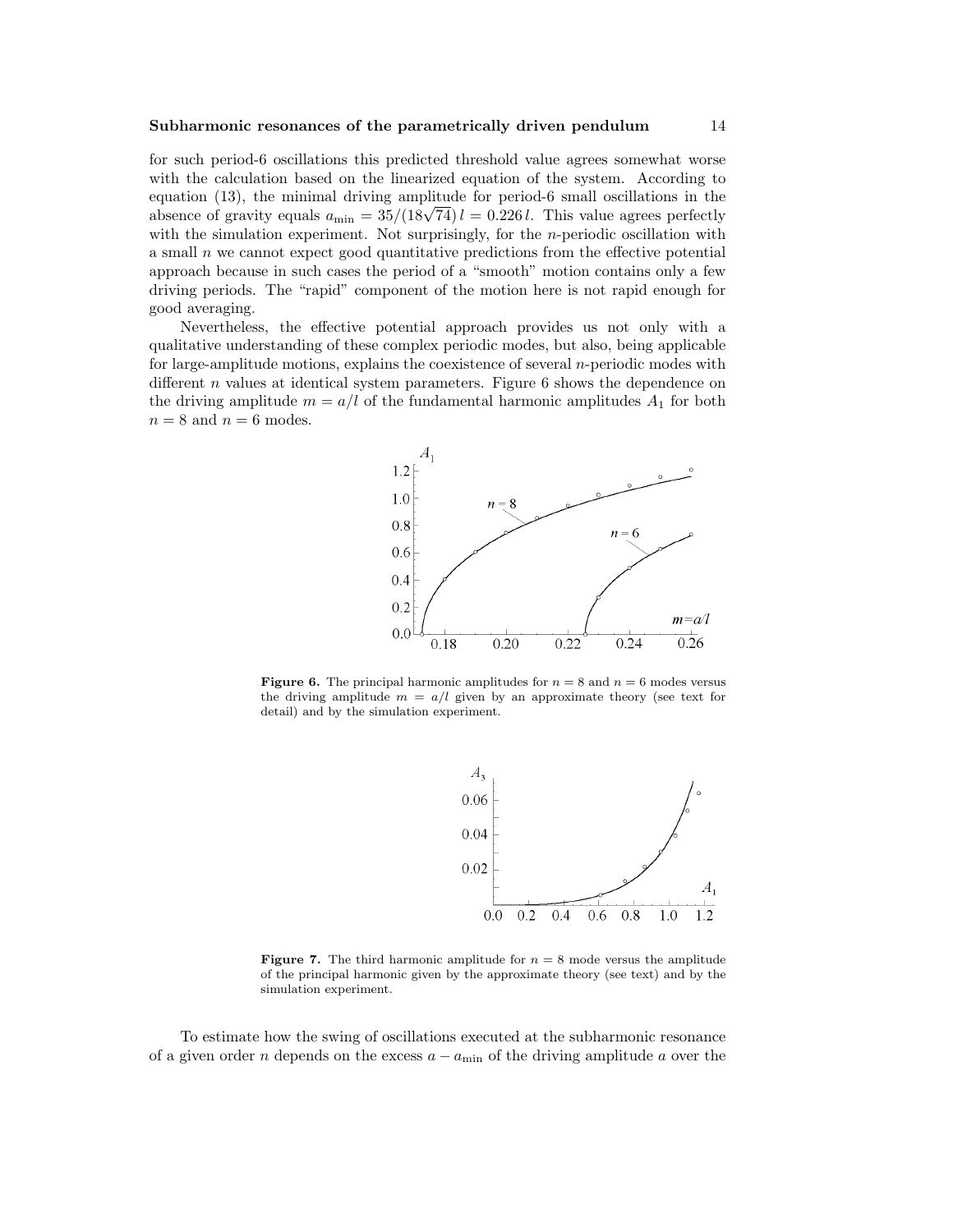critical (threshold) value  $a_{\min}$ , and how the fractional amplitude of the third harmonic depends on the swing, we can expand  $\sin \psi$  and  $\sin 2\psi$  in the differential equation that describes the slow motion, equation (2), in a power series, preserving the two first terms:

$$
\ddot{\psi} + \omega_0^2(\psi - \frac{1}{6}\psi^3) + \frac{1}{2}m^2\omega^2(\psi - \frac{2}{3}\psi^3) = 0.
$$
\n(15)

Here we use again the notation  $m = a/l$  for the normalized driving amplitude. We can try to search for the solution of equation (15) in the form of a superposition of the fundamental and third harmonics:

$$
\psi = A_1 \sin \omega_1 t + A_3 \sin 3\omega_1 t. \tag{16}
$$

Substituting  $\psi$ , equation (16), into equation (15) and equating to zero the coefficient of  $\sin \omega_1 t$ , we find how the frequencies of slow oscillations depend on the amplitude  $A_1$ :  $\omega_{\text{down, up}}^2 = \frac{1}{2}m^2\omega^2(1-\frac{1}{2}A_1^2) \pm \omega_0^2(1-\frac{1}{8}A_1^2)$ . This expression reduces to equation (3) if  $A_1 \rightarrow 0$ . Equating the frequencies  $\omega_{\text{down, up}}$  to the fundamental harmonic frequency  $\omega/n$ , we obtain an approximate dependence of the fundamental harmonic amplitude  $A_1$  on the excess of the normalized driving amplitude over its critical value  $m - m_{\text{min}}$ . For the case  $\omega_0 = 0$  (absence of gravity) we find:

$$
A_1 = \sqrt{2}\sqrt{1 - m_{\min}^2/m^2} \approx 2\sqrt{1 - m_{\min}/m}.
$$
 (17)

The latter approximate expression is valid if the driving amplitude only moderately exceeds the critical value (if  $m-m_{\text{min}} \ll m_{\text{min}}$ ). For  $n=8$  and  $n=6$  the dependencies of  $A_1$  on  $m$  are plotted by solid curves in Figure 6 together with experimental values of  $A_1$  obtained by numerical simulations. If the driving amplitude m is greater than  $m_{\text{min}} = 0.226$  for  $n = 6$ , each of the subharmonic oscillations with  $n = 8$  and  $n = 6$ can exist at the same values of the driving parameters.

The amplitude  $A_3$  of the third harmonic in equation (16) can be estimated similarly by equating to zero the coefficient of  $\cos 3\omega_1 t$ , when  $\psi$  from equation (16) is substituted into equation (15). It is convenient to express  $A_3$  as a function of the amplitude  $A_1$  of the slow motion:  $A_3 = \frac{1}{3}A_1^3/(16 - 7A_1^2)$ . The corresponding graph is shown by a solid line in Figure 7. The points refer to the simulation of the subharmonic oscillations with  $n = 8$ .

Friction introduces a phase shift between forced oscillations of the pivot and harmonics of the steady-state n-periodic motion of the pendulum. By virtue of this phase shift the pendulum is supplied with energy needed to compensate for frictional losses. With friction, the direct and backward spatial paths of the pendulum do not coincide, and the symmetry of the phase trajectory with respect to the ordinate axis is destroyed. This is clearly seen from a comparison of Figures 4 or 5 for subharmonic resonances in the presence of weak friction with Figure 2, which refers to an idealized case in which friction is absent.

# 5. The upper boundary of the dynamic stability and the principal parametric resonance

When the amplitude  $a$  of the pivot vibrations is increased beyond a certain critical value  $a_{\text{max}}$ , the dynamically stabilized inverted position of the pendulum loses its stability. After a disturbance the pendulum does not come to rest in the up position, no matter how small the release angle, but instead eventually settles into a finite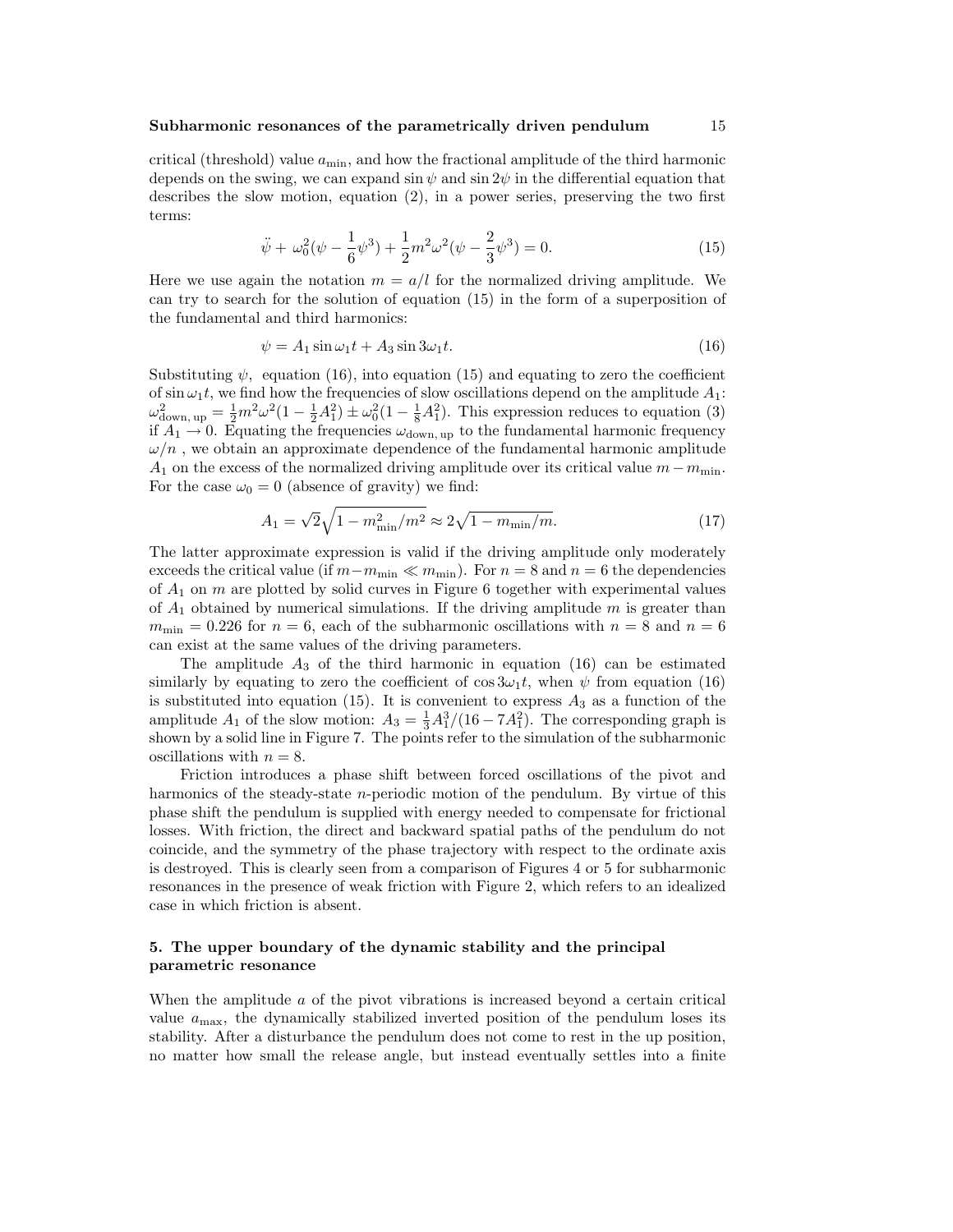

(no friction, no gravity, axis amplitude 0.319, initial defl. 180.0 degr., init. ang. velocity 0.1)

Figure 8. The spatial path, phase orbit with Poincaré sections, and graphs of period-5 oscillations. The graphs are obtained by a numerical integration of the exact differential equation, equation (5), for the momentary angular deflection of the pendulum  $\varphi(t)$ . Separate harmonics are shown by thin lines. The fundamental harmonic (frequency  $\omega/5$ ) dominates in the spectrum. Next the 4th and 6th harmonics (frequencies  $4\omega/5$  and  $6\omega/5$ ) contribute to a considerable extent. At large swing the second harmonic (frequency  $2\omega/5$ ) is also noticeable.



(quality 100, no gravity, axis amplitude 0.385, initial defl. 178.43 degr., init. ang. velocity -0.3104)

Figure 9. The spatial path, phase orbit, and graphs of period-4 oscillations. This example shows "double-nodding" oscillations about one of the dynamically stabilized equilibrium positions in the absence of gravity.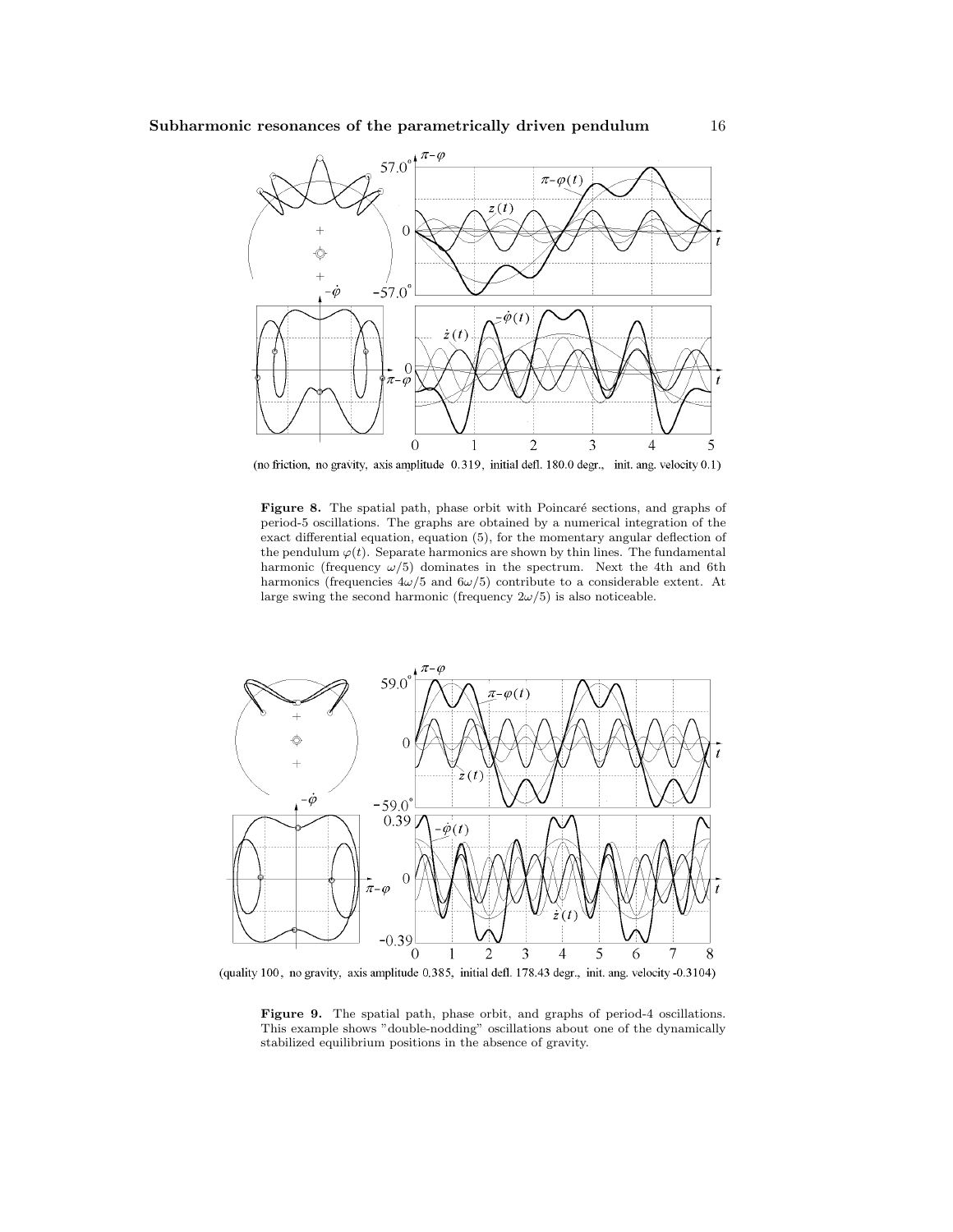

Figure 10. The spatial path, phase orbit, and graphs of period-3 oscillations.

amplitude steady-state oscillation (about the inverted vertical position) whose period is twice the driving period. This loss of stability of the inverted pendulum has been first described by Blackburn et al. [11] (the "flutter" mode) and demonstrated experimentally in [12]. The latest numerical investigation of the bifurcations associated with the stability of the inverted state can be found in [7]. The graphs and the doublelobed phase trajectory of such oscillations are shown in Figure 11.

Obviously, these steady-state oscillations can be regarded as a special case of subharmonic resonances, specifically, the case with  $n = 2$ . As we already mentioned, for small values of  $n$  it is impossible to correctly represent the pendulum motion as consisting of the slow and rapid components. The driving amplitude  $a_{\text{max}}$  is not small compared with the length l of the pendulum. Consequently, this case occurs beyond the limits of applicability of the approach based on the effective potential. This approach cannot explain the destabilization of the inverted pendulum, as well as the loss of stability of the hanging down pendulum at conditions of ordinary parametric resonance. (In the latter case the driving amplitude can be small, but the necessary driving frequency is not high enough for the separation of rapid and slow motions.)

However, the simulation shows (see Figure 11) a very simple spectral composition of period-2 steady oscillations occurring over the upper boundary of dynamic stability: the fundamental harmonic whose frequency equals  $\omega/2$  (half the driving frequency ω) with a small addition of the third harmonic with the frequency  $3ω/2$ . We note that large-amplitude oscillations of the non-inverted pendulum in conditions of the principal parametric resonance are characterized by a similar spectrum. This similarity of the spectra is by no means occasional: both the ordinary parametric resonance and the period-2 "flutter" mode that destroys the dynamic stability of the inverted state belong essentially to the same branch of possible steady-state period-2 oscillations of the parametrically excited pendulum. Therefore the upper boundary of dynamic stability for the inverted pendulum can be found directly from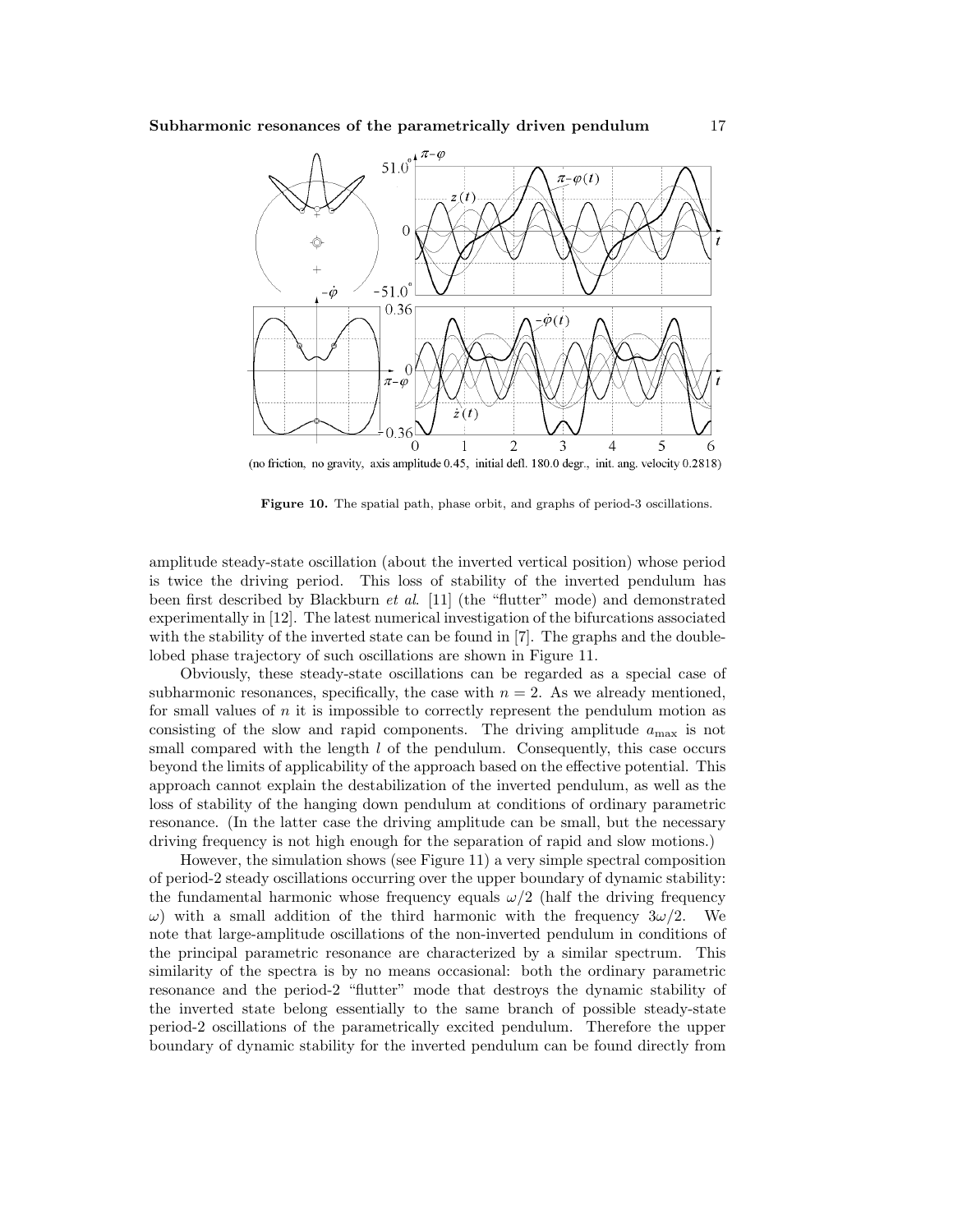

(quality 10.0, no gravity, axis amplitude 0.56, initial defl. 117.0 degr., init. ang. velocity 0.076)

Figure 11. Stationary period-2 oscillations occurring over the upper boundary of dynamic stability (the "flutter" mode). The spectrum consists of the fundamental harmonic (frequency  $\omega/2$ ) and the third harmonic (frequency  $3\omega/2$ ).

the linearized differential equation of the system, equation (9), by the same method that is commonly used for determination of conditions which lead to the loss of stability of the non-inverted pendulum through excitation of ordinary parametric resonance (the ranges of parametric instability; see, for example, [10]). We can apply the linearized equation to this problem because at the boundary of dynamic stability the amplitude of oscillations is infinitely small. The periodic solution to equation (9), which corresponds to the boundary of instability, can be represented as a superposition of the fundamental harmonic whose frequency  $\omega/2$  equals half the driving frequency, and the third harmonic with the frequency  $3\omega/2$ :

$$
\varphi(t) = A_1 \sin(\omega t/2) + A_3 \sin(3\omega t/2). \tag{18}
$$

Substituting  $\varphi(t)$  from equation (18) into the linearized differential equation, equation (9), with  $\gamma = 0$  and expanding the products of trigonometric functions, we obtain an expression, in which we should equate to zero the coefficients of  $\sin(\omega t/2)$  and  $\sin(3\omega t/2)$ . Thus we get a system of homogeneous equations for the coefficients  $A_1$  and  $A_3$ , which has a nontrivial solution when its determinant equals zero. This requirement yields a quadratic equation for the desired normalized critical driving amplitude  $a_{\text{max}}/l = m_{\text{max}}$ . The relevant root of this equation (in the case  $\omega_0 = 0$  which corresponds to the absence of gravity or to the high frequency limit  $\omega_0 = 0$  which corresponds to the absence of gravity or to the high frequency limit of the pivot oscillations with gravity) is  $m_{\text{max}} = 3(\sqrt{13} - 3)/4 = 0.454$ , and the corresponding ratio of amplitudes of the third harmonic to the fundamental one equals corresponding ratio of amplitudes of the third harmonic to the fundamental one equals  $A_3/A_1 = (\sqrt{13}-3)/6 = 0.101$ . A somewhat more complicated calculation in which the higher harmonics (up to the 7th) in  $\varphi(t)$  are taken into account yields for  $m_{\text{max}}$  and  $A_3/A_1$  the values that coincide (within the assumed accuracy) with those cited above. These values agree well with the simulation experiment in conditions of the absence of gravity ( $\omega_0 = 0$ ) and very small angular excursion of the pendulum. When the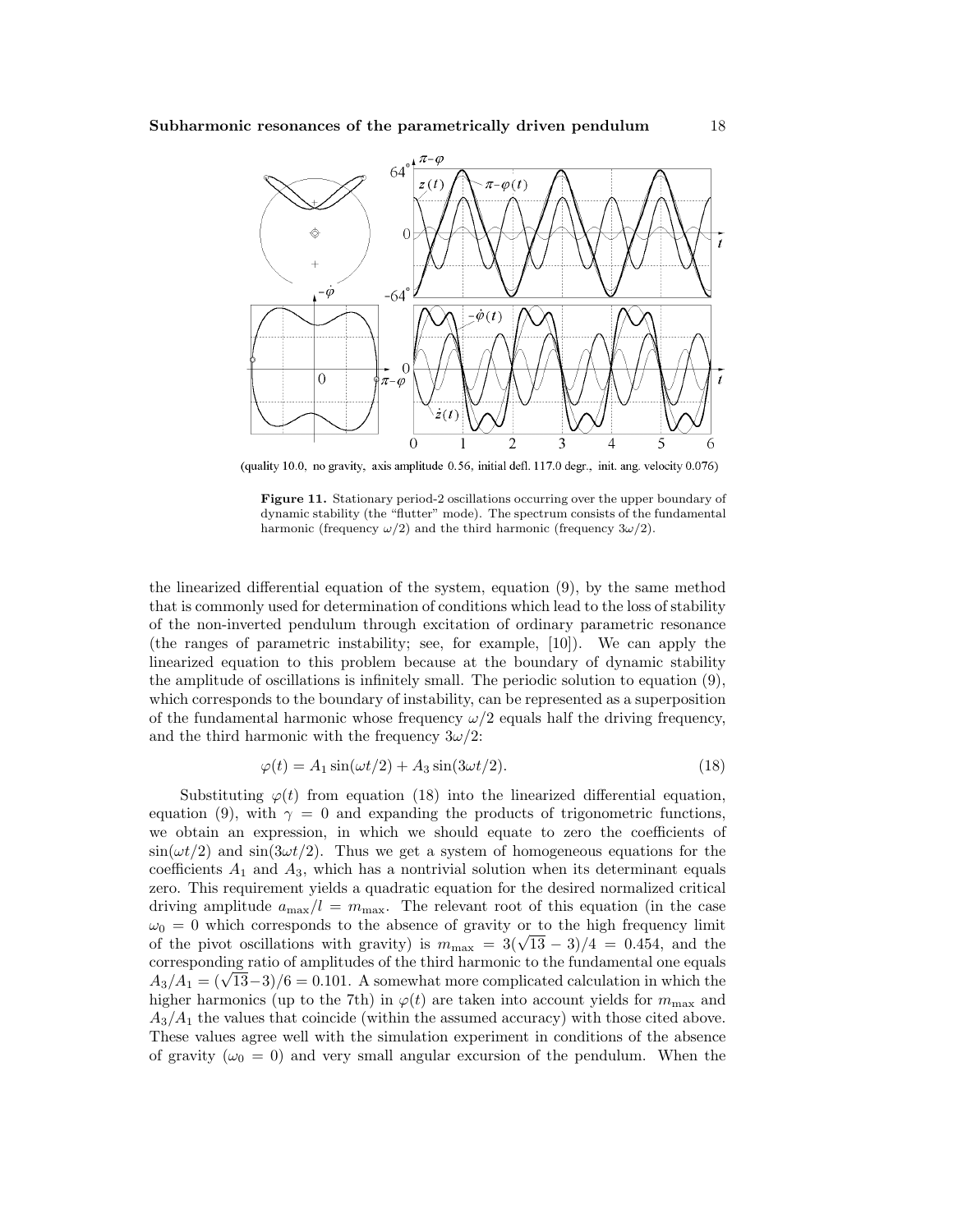normalized amplitude of the pivot  $m = a/l$  exceeds the critical value  $m_{\text{max}} = 0.454$ , the swing of the period-2 "flutter" oscillation (amplitude  $A_1$  of the fundamental harmonic) increases in proportion to the square root of this excess:  $A_1 \propto \sqrt{a - a_{\text{max}}}$ . This dependence follows from the nonlinear differential equation of the pendulum, equation (5), if  $\sin \varphi$  in it is approximated as  $\varphi - \varphi^3/6$ , and also agrees well with the simulation experiment for amplitudes up to  $45^\circ$ .

As the normalized amplitude  $m = a/l$  of the pivot is increased over the value 0.555, the symmetry-breaking bifurcation occurs: The angular excursions of the pendulum to one side and to the other become different, destroying the spatial symmetry of the oscillation and hence the symmetry of the phase orbit. As the pivot amplitude is increased further, after  $m = 0.565$  the system undergoes a sequence of period-doubling bifurcations, and finally, at  $m = 0.56622$  (for  $Q = \omega/2\gamma = 20$ ), the oscillatory motion of the pendulum becomes replaced, at the end of a very long chaotic transient, by a regular unidirectional period-1 rotation.

Similar (though more complicated) theoretical investigation of the boundary conditions for period-2 stationary oscillations in the presence of gravity allows us to obtain the dependence of the critical (destabilizing) amplitude  $m$  of the pivot on the driving frequency  $\omega$ . In terms of  $k = (\omega_0/\omega)^2$  this dependence has the following form:

$$
m_{\text{max}} = (\sqrt{117 - 232k + 80k^2} - 9 + 4k)/4. \tag{19}
$$

The graph of this boundary is shown in Figure 3 by the curve marked as  $n = 2$ . The critical driving amplitude tends to zero as  $k \to 1/4$  (as  $\omega \to 2\omega_0$ ). This condition corresponds to ordinary parametric resonance of the hanging down pendulum: At small driving amplitudes this resonance is excited if the driving frequency equals the doubled natural frequency. If the driving frequency exceeds  $2\omega_0$  (that is, if  $k < 0.25$ ), a finite driving amplitude is required for infinitely small steady parametric oscillations even in the absence of friction.

The curve  $n = 2$  intersects the ordinate axis at  $m = 3(\sqrt{13} - 3)/4 = 0.454$ . This case  $(k = 0)$  corresponds to the mentioned above limit of a very high driving frequency  $(\omega/\omega_0 \rightarrow \infty)$  or zero gravity  $(\omega_0 = 0)$ , so that  $m = 0.454$  gives the upper limit of stability for each of the two dynamically stabilized equivalent equilibrium positions. The continuation of this curve to the region of negative k values corresponds to the transition from ordinary downward gravity through zero to "negative," or upward "gravity," or, which is the same, to the case of inverted pendulum in ordinary (directed down) gravitational field. Thus, the same formula, equation (19), gives the driving amplitude (as a function of the driving frequency) at which both the equilibrium position of the hanging down pendulum is destabilized due to excitation of ordinary parametric oscillations, and the dynamically stabilized inverted equilibrium position is destabilized due to excitation of period-2 "flutter" oscillations. We can treat this as an indication that both phenomena are closely related and have common physical nature. All the curves that correspond to subharmonic resonances of higher orders  $(n > 2)$  lie between this curve and the lower boundary of dynamical stabilization of the inverted pendulum (curve  $n \to \infty$  in Figure 3).

Actually, equation (19) in the vicinity of  $k = 1/4$  ( $\omega = 2\omega_0$ ) gives both boundaries of the instability interval that surrounds the principal parametric resonance. For  $k > 1/4$  ( $\omega < 2\omega_0$ ) equation (19) yields negative m whose absolute value  $|m|$ corresponds to stationary oscillations at the other boundary (to the right of  $k = 0.25$ , see Figure 3). Such oscillations are also represented by two harmonic components with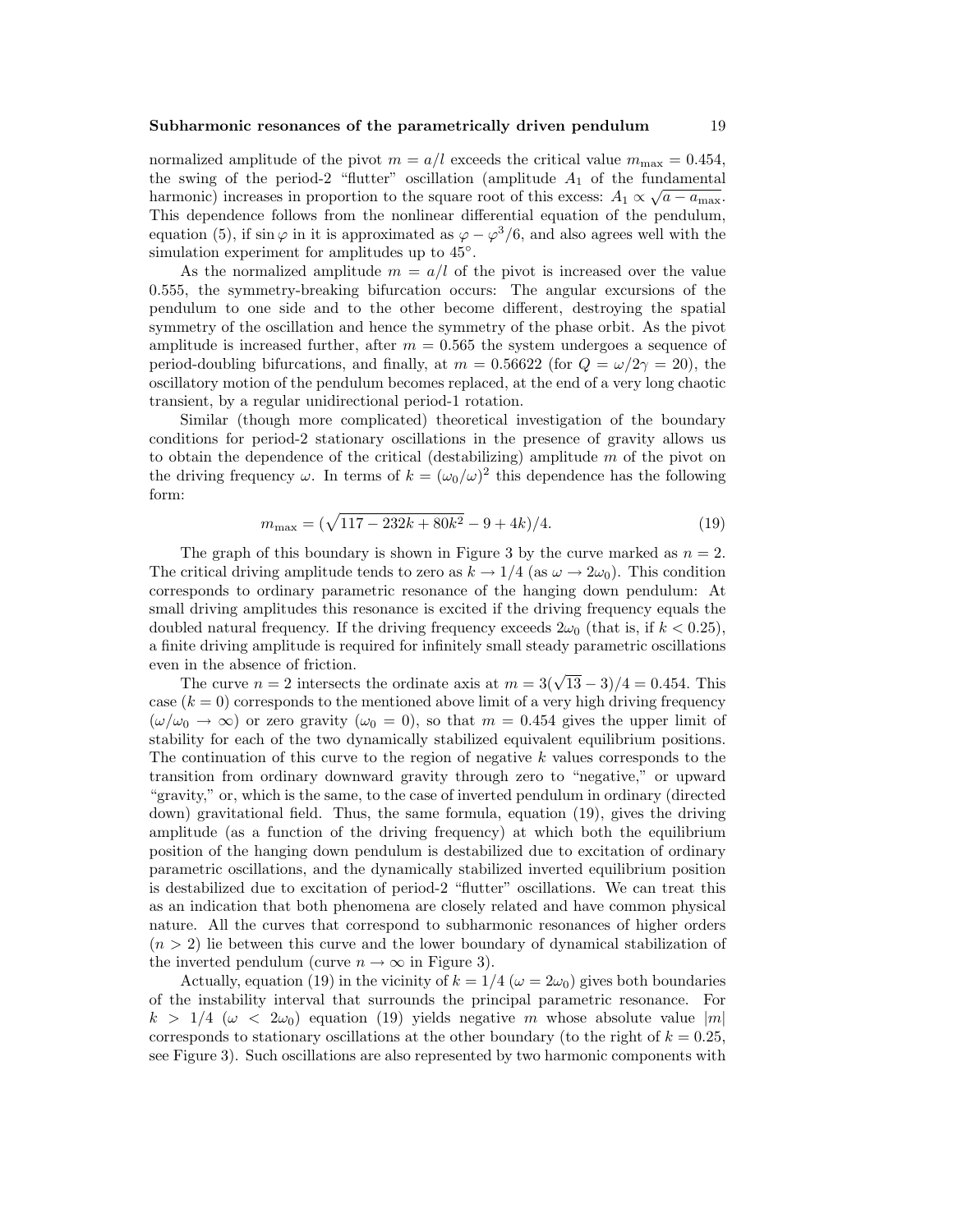frequencies  $\omega/2$  and  $3\omega/2$ , but their phases differ from those in equation (18) – these harmonics are of cosine type (for  $m > 0$ ). Periodic oscillations at this boundary are unstable and after some time either generate a chaotic process with random revolutions and oscillations (at sufficiently large driving amplitudes), or eventually come to a synchronized rotation or to steady (large amplitude) oscillations corresponding to the other (sine-type) stable branch. Such steady-state oscillations are almost purely sinusoidal even if they have a very large amplitude (exceeding 90 degrees).



Figure 12. The boundaries of parametric instability – driving amplitude versus normalized driving frequency. 1 and  $2$  – boundaries of the principal interval of parametric instability ( $\omega \approx 2\omega_0$ ) for the non-inverted pendulum in the absence of friction,  $3$  – the same with friction  $(Q = 5.0)$ , 4 and  $5$  – the upper and lower boundaries of dynamic stability for the inverted pendulum.

The boundaries of the principal interval of parametric instability are shown by curves 1 and 2 in Figure 12 as functions of normalized driving frequency  $\omega/\omega_0$  (instead of more convenient but physically less meaningful quantity  $k = (\omega_0/\omega)^2$  used in Figure 3). For the hanging down pendulum, in the absence of friction the critical amplitude tends to zero as the frequency of the pivot approaches  $2\omega_0$  from either side. Curve 3 shows in the parameters plane  $(\omega/\omega_0, a/l)$  the region of principal parametric resonance in the presence of friction (for  $Q = \omega_0/2\gamma = 5.0$ ). The non-inverted vertical position of the pendulum whose pivot is vibrating at frequency  $2\omega_0$  loses stability when the normalized amplitude of this vibration exceeds the threshold value of 1/2Q. This curve almost merges with curves 1 and 2 as the frequency  $\omega$  deviates from the resonant value  $2\omega_0$ . (Detailed discussion of the role of friction see below.) In the highfrequency limit, for which the role of gravity is negligible, the normalized critical pivot amplitude  $a/l$  tends to the value 0.454 that corresponds to destabilization of the two symmetric equilibrium positions in the absence of gravity.

Curve 4 of this diagram corresponds to destabilization of the inverted pendulum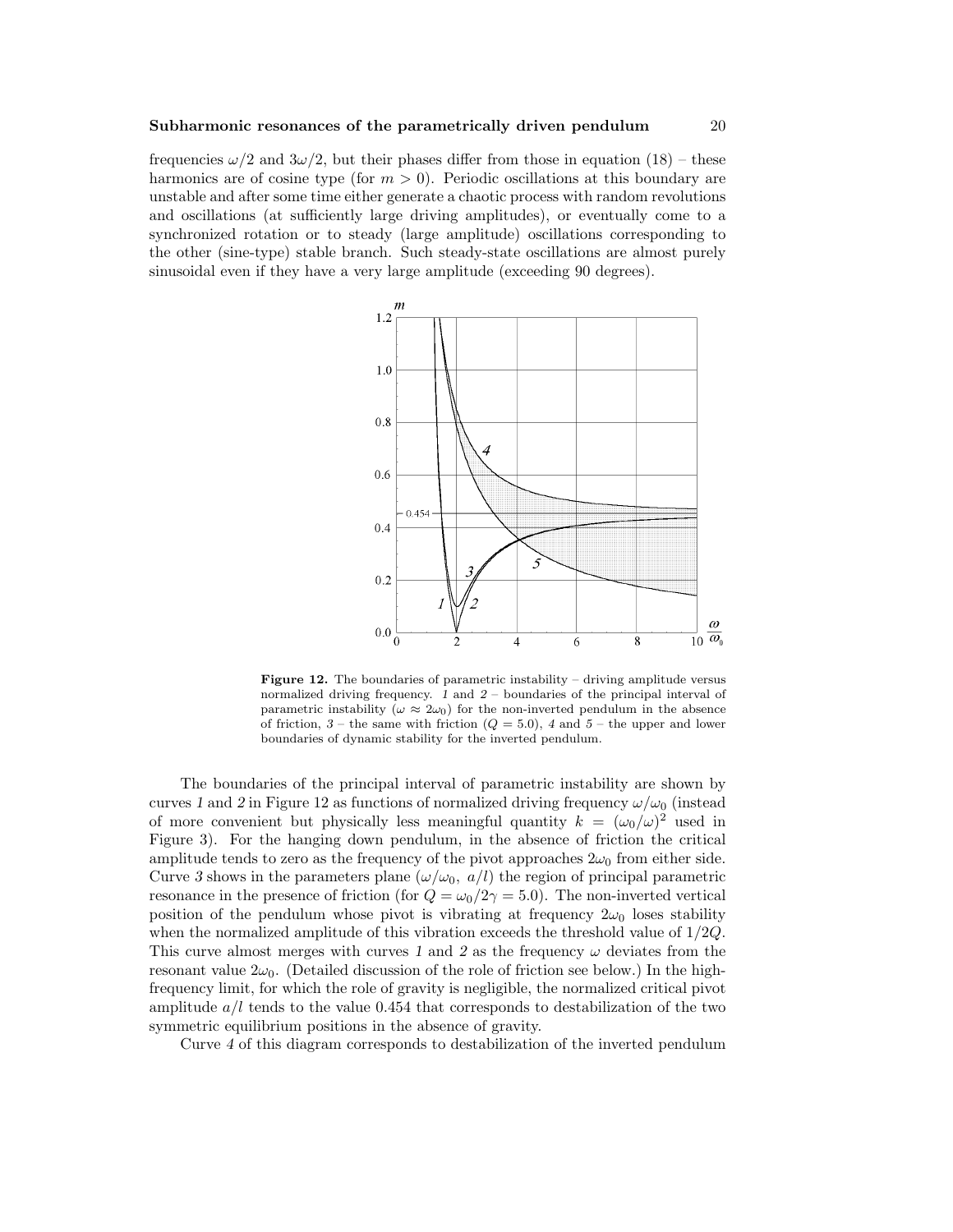by excitation of the "flutter" oscillations. The smaller the frequency of the pivot, the greater the critical amplitude at which the inverted position becomes unstable. Actually curve 4 for the boundary of the "flutter" mode is the continuation (through infinite values of the driving frequency) of curve 2 (or curve 3 in the presence of friction). The latter is the boundary of ordinary parametric resonance of the noninverted pendulum. This relationship between the two phenomena becomes especially obvious if we compare curve 4 with its equivalent in Figure 3, which is the curve marked as  $n = 2$  at negative k values.

Curve 5 in Figure 12 shows in the parameter plane the lower boundary of dynamic stabilization of the inverted pendulum, which is defined in this paper more precisely than earlier [see equation (12)]. The loss of stability at crossing this boundary occurs when the effective potential well corresponding to the inverted position has zero depth. Thus, the region of stability of the inverted pendulum occupies the shaded part of the parameter plane between curves 5 and 4.

We note that complex *n*-periodic "multiple-nodding" oscillations (subharmonic resonances) with  $n > 2$  occur at driving amplitudes below the critical value  $m_{\text{max}}$  and also occupy a region below curve 4 on the parameter plane. However, the existence of these asymptotic oscillatory states does not influence the local dynamic stability of the inverted equilibrium position as well as the stability of hanging down position because the pendulum can be trapped in the  $n$ -periodic motions only after a certain initial disturbance, when its initial state occurs within the corresponding domain of attraction – otherwise the pendulum comes to rest.

# 6. The influence of friction

For small (and moderate) driving amplitudes, the principal parametric resonance occurs at a driving frequency whose value is approximately twice the natural frequency:  $\omega \approx 2\omega_0$ . We can calculate the threshold of parametric excitation of the hanging down pendulum in condition of the principal resonance by equating the work done by the force of inertia during a cycle of a steady motion of the pendulum to the energy dissipated due to friction. (The work done by the potential gravitational force for a complete cycle of a periodic motion is zero.) For the calculation of the threshold, it is convenient to consider that the pivot's motion is described by  $z(t) = -a \sin \omega t$  rather than by equation (1). This specific phase of the pivot's oscillation can be provided by an appropriate choice of the time origin. In this case the small steady oscillations at the threshold are approximately described by a cosine function:  $\varphi(t) = c_1 \cos \omega t/2$ .

The torque of the force of inertia is  $F_{in} l \sin \varphi$ , and the elementary work dW done by this torque during an infinitesimal time interval dt is  $F_{in}l\sin\varphi d\varphi = F_{in}l\sin\varphi \dot{\varphi} dt$  $= -I(a/l)\omega^2 \sin \omega t \sin \varphi \dot{\varphi} dt \approx -I(a/l)\omega^2 \sin \omega t \varphi \dot{\varphi} dt$ , where I is the pendulum's moment of inertia. Integrating this expression over the period of the pendulum motion  $T = 2\pi/\omega_0 = 4\pi/\omega$ , we find the total work done during T, that is, the increment  $\Delta E$ in the total energy  $E$  during two driving periods due to the parameter variation:  $\Delta E = I \omega^2 c_1^2 (a/l) \omega / 2\pi.$ 

The work of the frictional force determines the dissipation of mechanical energy. The elementary (negative) work  $dW$  done by the torque of this force during  $dt$  is  $-2I\gamma(\dot{\varphi})^2dt$ . Integrating this work over the period of oscillation, we find  $-I\gamma c_1^2\omega^2\pi$ . Equating the absolute values of the works done by the force of inertia and the frictional force yields  $\omega(a/l) = 2\gamma$ . Since at resonance  $\omega \approx 2\omega_0$ , we obtain the following approximate expression for the threshold value of the normalized amplitude of the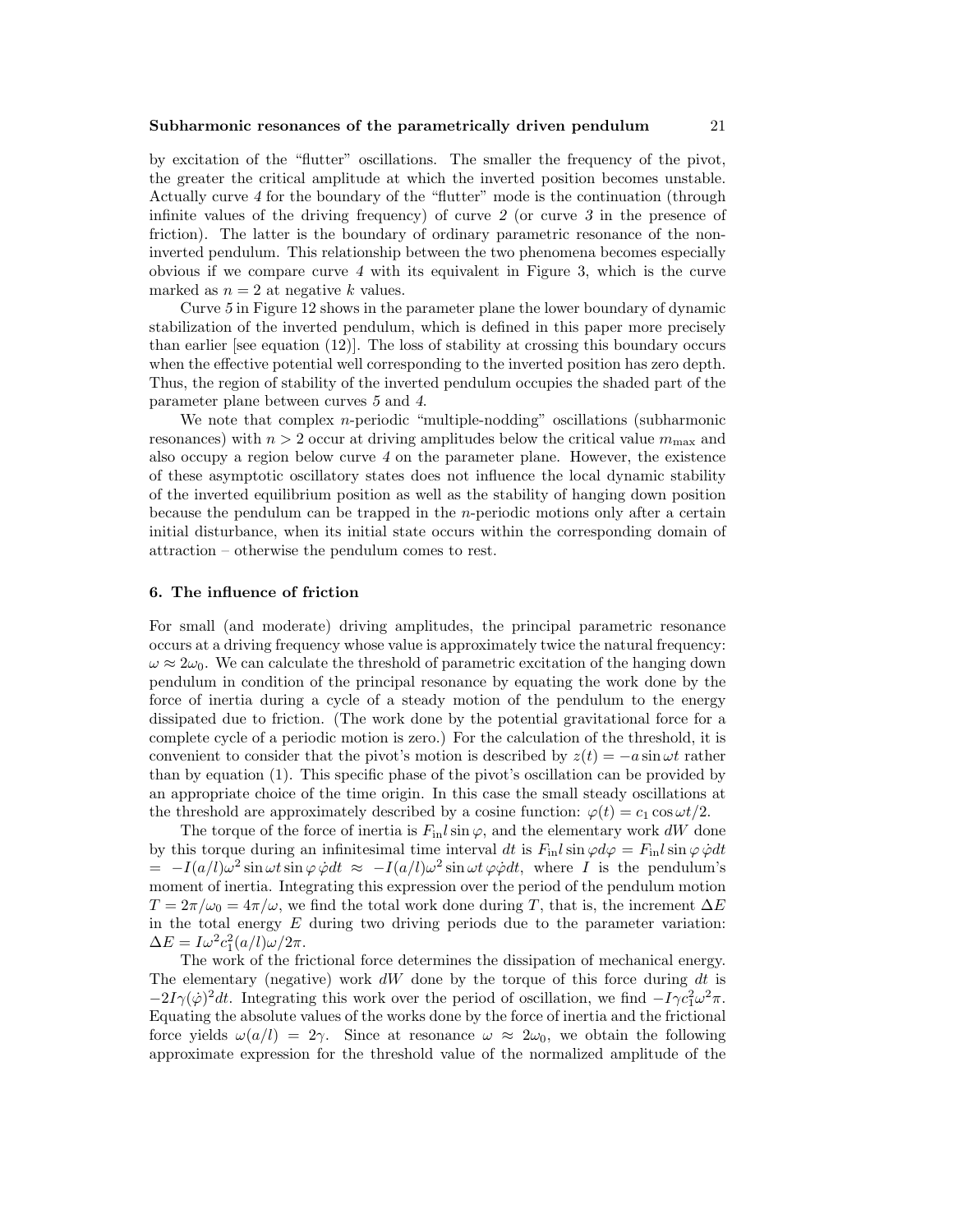pivot:  $m_{\text{thres}} = a_{\text{thres}}/l = \gamma/\omega_0 = 1/2Q$ .

If the threshold is exceeded, parametric resonance occurs not only when the driving frequency is exactly twice the natural frequency, but rather in some interval of driving frequencies extending on both sides of the resonant frequency  $\omega_{res} = 2\omega_0$ . For a given value of the driving amplitude, the interval the wider the smaller the friction. To find the boundaries of parametric instability in the presence of friction, we should include the damping term  $2\gamma\dot{\varphi}$  in the linearized differential equation of the pendulum, equation (9). With friction, the solution to this equation includes, in contrast to equation (18), both sine and cosine terms:

$$
\varphi(t) = A_1 \sin(\omega t/2) + A_3 \sin(3\omega t/2) + B_1 \cos(\omega t/2) + B_3 \cos(3\omega t/2). \tag{20}
$$

Substituting  $\varphi(t)$ , equation (20), into equation (9), we obtain the homogeneous system of approximate equations for  $A_1$ ,  $A_3$ , and  $B_1$ ,  $B_3$ . Desired boundaries of parametric instability are found from the condition of existence of a non-trivial solution to this system. Expressions for the boundaries that follow from this calculation are rather complicated and not cited in this paper. The corresponding graph (for  $Q = 5$ ) is shown by curve 3 in Figure 12. The structure of the boundaries in the vicinity of  $\omega = 2\omega_0$  is shown in detail by three thick curves in Figure 13 for  $Q = 5$ ,  $Q = 10$ , and for the absence of friction  $(Q \to \infty)$ . If the driving parameters lie in the region inside these "tongues," the hanging equilibrium position is unstable, and the pendulum leaves it after a slightest perturbation. The growth of the amplitude is restricted by nonlinear effects (by dependence of the natural frequency on the amplitude).



Figure 13. Boundaries of the principal interval of parametric instability for the hanging down pendulum with friction (normalized driving amplitude versus normalized driving frequency). Thin curves are plotted according to the approximate formula, equation (21).

Thin curves in Figure 13 are plotted according to the following approximate formula for the boundaries (valid for small driving amplitudes near  $\omega = 2\omega_0$ ):

$$
\omega_{1,2} = (2 \pm 2\sqrt{m^2 - 1/(2Q)^2} + 7m^2/2)\omega_0.
$$
\n(21)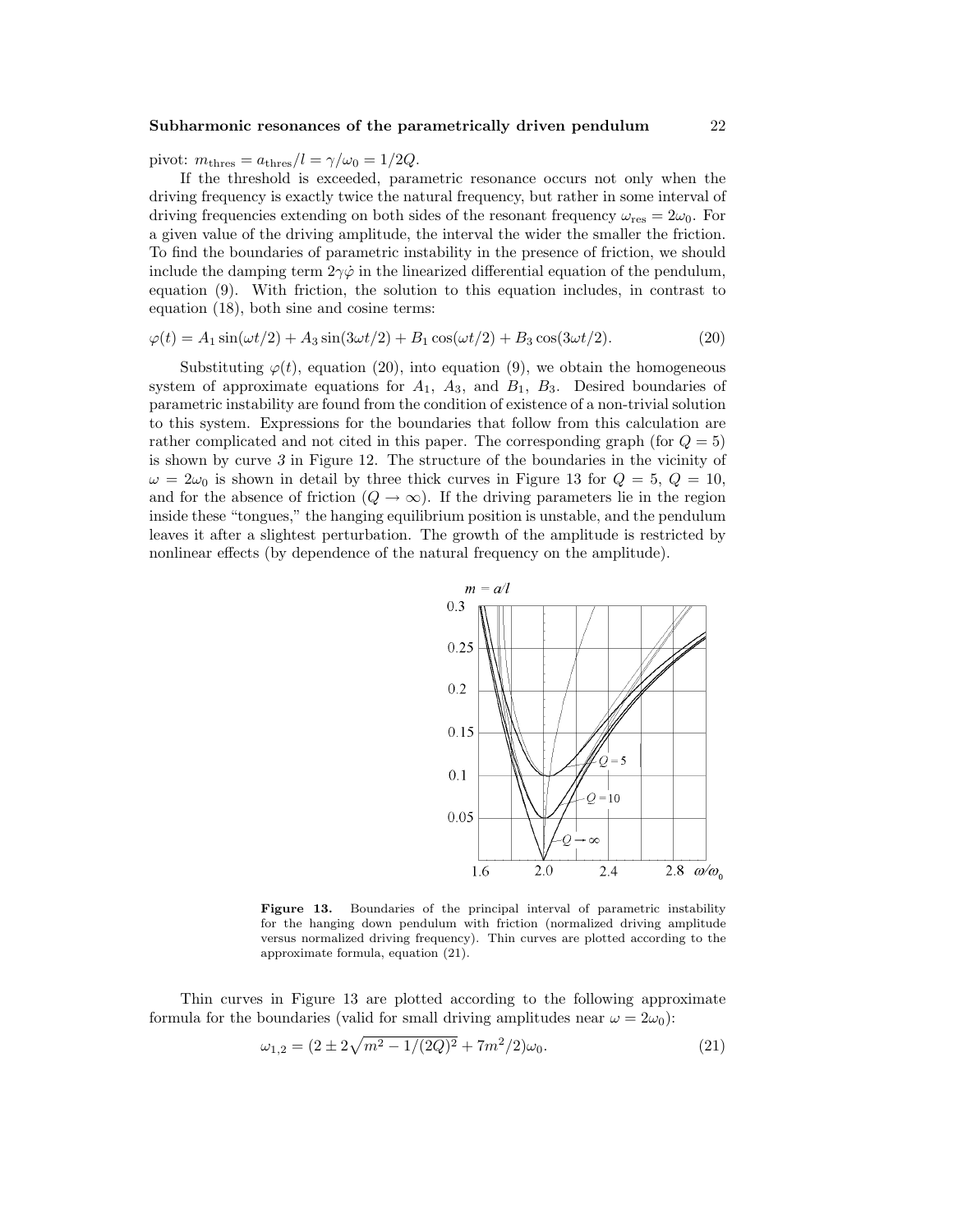

(quality 30.0, axis frequency 5.0, axis ampl. 0.40, initial defl. 3.42 degr., init. ang. velocity 1.5876)

Figure 14. The spatial path, phase orbit, and graphs of stationary oscillations that can be treated as a subharmonic resonance of a fractional order 8/3. The third harmonic (frequency  $3\omega/8$ ) dominates in the spectrum.

#### 7. Subharmonic resonances of fractional orders

In this section we report about new modes of regular behaviour of the parametrically driven pendulum, kindred to the described above subharmonic resonances, which we have discovered recently in the simulation experiments. As far as we know, such modes haven't been described in the literature.

Figure 14 shows a regular period-8 motion of the pendulum, which can be characterized as a subharmonic resonance of a fractional order, specifically, of the order 8/3 in this example. Here the amplitude of the fundamental harmonic (whose frequency equals  $\omega/8$  is much smaller than the amplitude of the third harmonic (frequency  $3\omega/8$ ). This third harmonic dominates in the spectrum, and can be regarded as the principal one, while the fundamental harmonic can be regarded as its third subharmonic. Considerable contributions to the spectrum are given also by the 5th and 11th harmonics of the fundamental frequency. Approximate boundary conditions for small-amplitude stationary oscillations of this type  $(n/3$ -order subresonance) can be found analytically from the linearized differential equation by a method similar to that used above for *n*-order subresonance: we can try as  $\varphi(t)$ a solution consisting of spectral components with frequencies  $3\omega/n$ ,  $(n-3)\omega/n$ , and  $(n+3)\omega/n$ :

$$
\varphi(t) = A_3 \sin(3\omega t/n) + A_{n-3} \sin[(n-3)\omega t/n] + A_{n+3} \sin[(n+3)\omega t/n].
$$
 (22)

Substituting this trial function  $\varphi(t)$  into equation (9) (with  $\gamma = 0$ ) and expanding the products of trigonometric functions, we obtain a system of equations for the coefficients  $A_3$ ,  $A_{n-3}$  and  $A_{n+3}$ . Condition of existence of a non-trivial solution to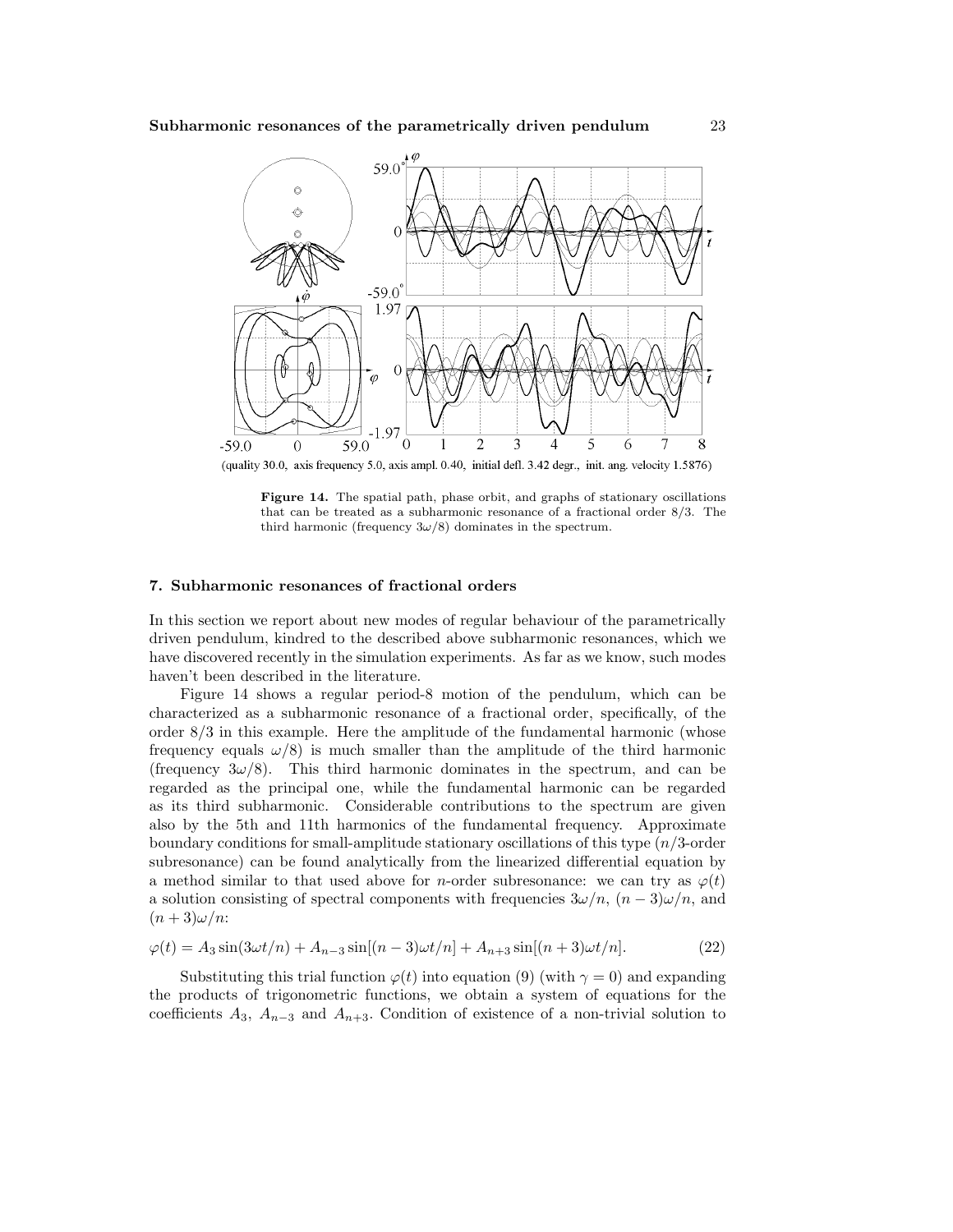the system yields the following expression for the minimal driving amplitude:

$$
m_{\min} = \frac{3\sqrt{2}(n^2 - 3^2)}{n^2\sqrt{n^2 + 3^2}}.\tag{23}
$$

(Compare equation (23) with a similar expression, equation (13), for the critical driving amplitude of the integer-order subharmonic resonances.) The analytical results of calculations for  $n \geq 8$  agree well with the simulations, especially if one more high harmonic is included in the trial function  $\varphi(t)$ . If the driving amplitude exceeds the critical value, the angular excursion of the pendulum at these modes increases, and additional harmonics appear in its spectrum.

#### 8. Concluding remarks

The parametrically excited pendulum is richer in various modes of possible behaviour than we can expect for such a simple physical system relying on our intuition. Its nonlinear large-amplitude motions can hardly be called "simple." In this paper we have touched only a small part of existing motions. We have suggested a clear physical explanation of subharmonic resonances and developed an approximate quantitative theory of these modes. The spectral composition of subharmonic resonances is investigated quantitatively, and their low-amplitude boundaries in the parameter space are determined. Also several related modes of regular behaviour (subharmonic resonances of fractional orders) are described and explained for the first time.

The simulations show that variations of the parameter set (dimensionless driving amplitude  $a/l$ , normalized driving frequency  $\omega/\omega_0$ , and quality factor Q) result in numerous different regular and chaotic types of behaviour. The pendulum's dynamics exhibits a great variety of other asymptotic rotational, oscillatory, and combined (both rotational and oscillatory) multiple-periodic stationary states as well as chaotic attractors, whose basins of attraction are characterized by a surprisingly complex (fractal) structure. Computer simulations reveal also intricate sequences of bifurcations, leading to numerous complicated chaotic regimes. All these motions remained beyond the scope of this paper. With good reason we can suppose that this apparently simple physical system is inexhaustible.

# References

- [1] Butikov E I 1999 The rigid pendulum an antique but evergreen physical model  $Eur$ . J. Phys. 20 429 – 441
- [2] McLaughlin J B 1981 Period-doubling bifurcations and chaotic motion for a parametrically forced pendulum J. Stat. Physics  $24$  (2) 375 – 388
- [3] Koch B P, Leven R W, Pompe B, and Wilke C 1983 Experimental evidence for chaotic behavior of a parametrically forced pendulum *Phys. Lett.* A  $96$  (5)  $219 - 224$
- [4] Leven R W, Pompe B, Wilke C, and Koch B P 1985 Experiments on periodic and chaotic motions of a parametrically forced pendulum *Physica* D  $16$  (3)  $371 - 384$
- [5] Willem van de Water and Marc Hoppenbrouwers 1991 Unstable periodic orbits in the parametrically excited pendulum Phys. Rev. A 44 (10) 6388 - 6398
- [6] Starrett J and Tagg R 1995 Control of a chaotic parametrically driven pendulum Phys. Rev. Lett. 74,  $(11)$  1974 – 1977
- [7] Sang-Yoon Kim and Bambi Hu 1998 Bifurcations and transitions to chaos in an inverted pendulum Phys. Rev. E 58, (3) 3028 – 3035
- [8] Stephenson A 1908 On an induced stability Phil. Mag. 15 233 236, On a new type of dynamical stability Mem. Proc. Manch. Lit. Phil. Soc.  $52$  (8)  $1 - 10$